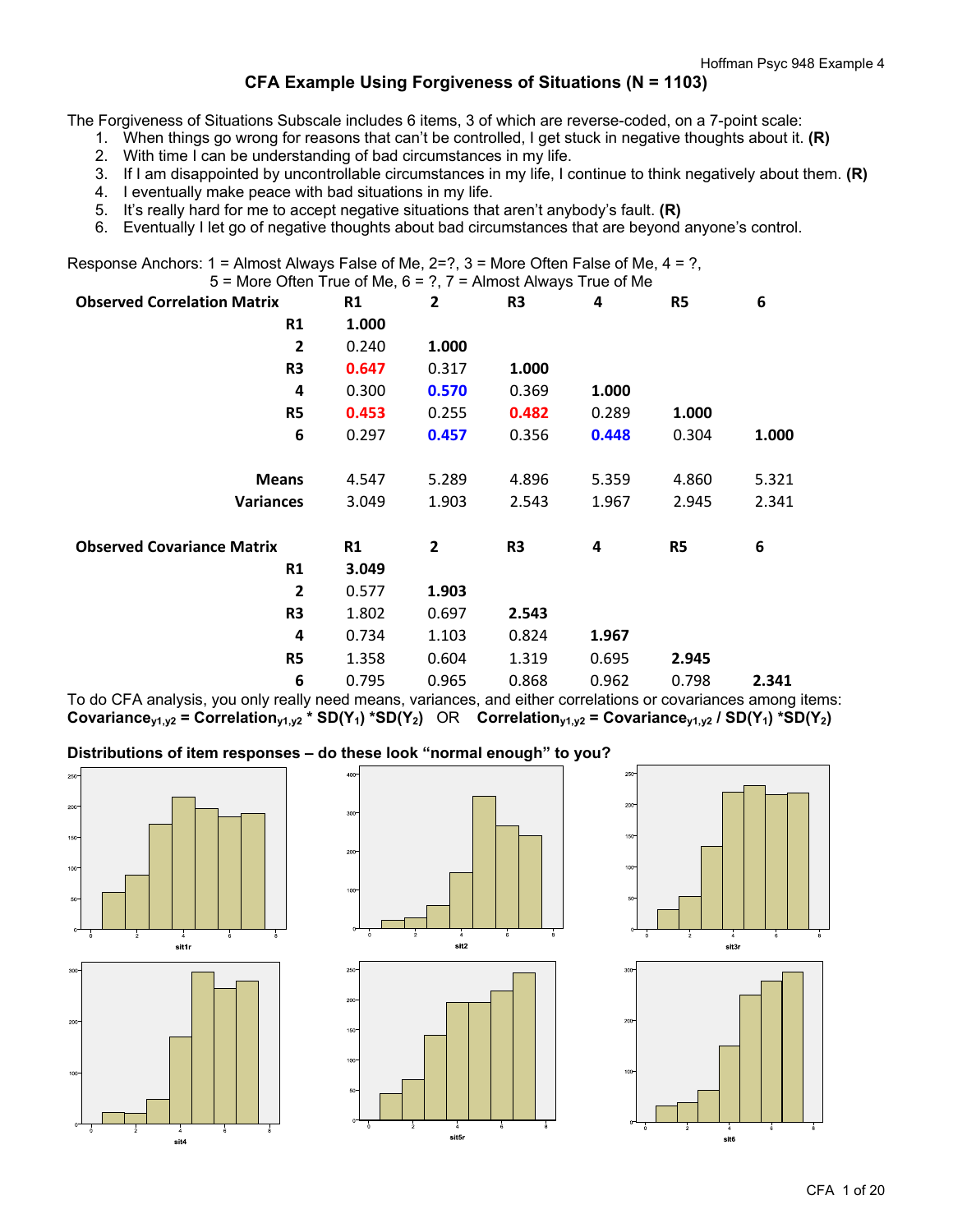#### **Mplus Code to Read in Data:**

| <b>TITLE:</b><br><b>DATA:</b> | CFA of Situation Factor<br>FILE IS Study2.dat; I Don't need path if in same directory<br>FORMAT IS free;   Default<br>TYPE IS INDIVIDUAL;    ! Default                                                                                                                             |                                                            |  |  |  |  |
|-------------------------------|------------------------------------------------------------------------------------------------------------------------------------------------------------------------------------------------------------------------------------------------------------------------------------|------------------------------------------------------------|--|--|--|--|
| <b>VARIABLE:</b>              | NAMES ARE PersonID Self1 Self2r Self3 Self4r Self5 Self6r<br>Otherlr Other2 Other3r Other4 Other5r Other6<br>Sitlr Sit2 Sit3r Sit4 Sit5r Sit6<br>Selfsub Othsub Sitsub HFSsum; The Merry variable in DATASET                                                                       |                                                            |  |  |  |  |
|                               | USEVARIABLES ARE Sitlr Sit2 Sit3r Sit4 Sit5r Sit6; I Every variable in MODEL<br>MISSING ARE ALL (99999);<br>IDVARIABLE IS PersonID;                                                                                                                                                | ! Identify missing values<br>! Identify person ID variable |  |  |  |  |
| <b>ANALYSIS:</b>              | TYPE IS GENERAL; [ Default<br>ESTIMATOR IS MLR: [Robust ML                                                                                                                                                                                                                         |                                                            |  |  |  |  |
| <b>SAVEDATA:</b>              | SAVE = FSCORES: FILE = FactorScores.dat: ! To save factor scores                                                                                                                                                                                                                   |                                                            |  |  |  |  |
| PLOT:                         | TYPE = PLOT1 PLOT2 PLOT3; ! To get all plots $(e.g., factor score distributions)$                                                                                                                                                                                                  |                                                            |  |  |  |  |
| <b>OUTPUT:</b>                | MODINDICES (6.635) ! Voodoo suggestions to improve the model at p <. 01<br>! Fully standardized solution<br>STDYX<br>! Standardized and normalized residuals for local fit<br><b>RESIDUAL</b><br>! Correlation of factor scores with "true" factor scores<br><b>FSDETERMINACY:</b> |                                                            |  |  |  |  |
| <b>MODEL:</b>                 | (model syntax goes here, to be changed for each model as shown below)                                                                                                                                                                                                              |                                                            |  |  |  |  |

### **Model 1. Fully Z-Scored Factor Model Identification (Factor Variance = 1, Factor Mean = 0, All Loadings and Intercepts Estimated)**

**The following code refers to EVERY model parameter for completeness:** 

```
!Model 1 – Fully Z-Scored Factor Identification Approach 
     ! Item factor loadings --> @=fixed, *=free  * REQUIRED for first item if free 
         Sit BY Sit1r* Sit2* Sit3r* Sit4* Sit5r* Sit6*; 
     ! Item intercepts --> [ ] indicates means or intercepts, @=fixed, *=free 
         [Sit1r* Sit2* Sit3r* Sit4* Sit5r* Sit6*]; 
     ! Item error variances --> just list item by itself, @=fixed, *=free 
         Sit1r* Sit2* Sit3r* Sit4* Sit5r* Sit6*; 
     ! Factor variance --> just list factor by itself, @=fixed, *=free 
        Sit@1; 
     ! Factor mean --> [ ] indicates means or intercepts, @=fixed, *=free 
         [Sit@0];
```
**In reality, all you'd need to write to define this model is:** 

```
 ! Item factor loadings --> @=fixed, *=free  * REQUIRED for first item if free 
    Sit BY Sit1r* Sit2 Sit3r Sit4 Sit5r Sit6; 
 ! Factor variance --> just list factor by itself, @=fixed, *=free 
    Sit@1;
```
By default, all intercepts are estimated separately and the factor mean is fixed at 0. By default, all residual variances for the items are estimated separately, too. By default, factor variances and covariances are estimated freely.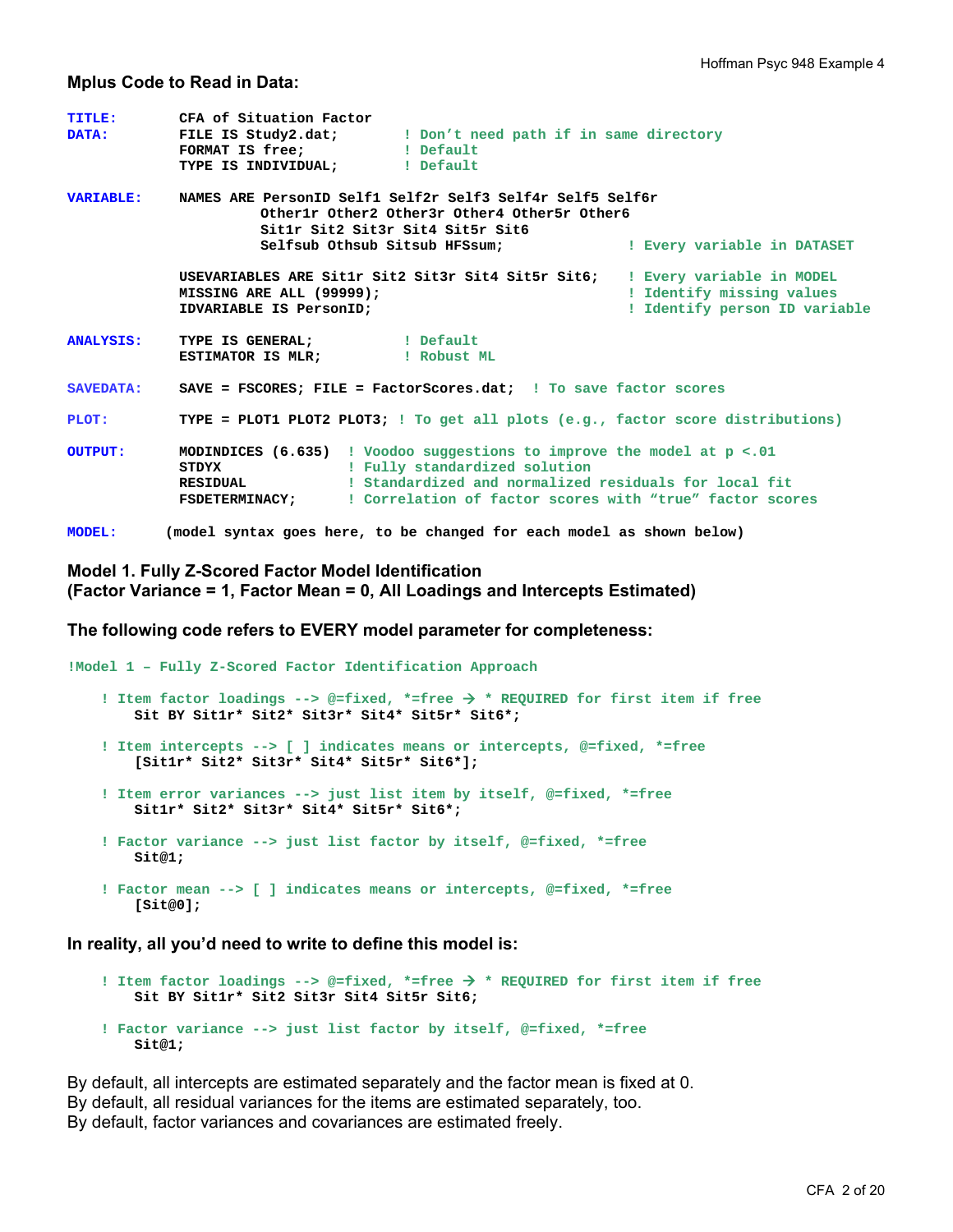### **Model 1. Fully Z-Scored Factor Model Identification (Factor Variance = 1, Factor Mean = 0, All Loadings and Intercepts Estimated)**

**UNSTANDARDIZED MODEL RESULTS** 

|       |                       |                                                                |                         |                         | Two-Tailed      |                                                                                 |
|-------|-----------------------|----------------------------------------------------------------|-------------------------|-------------------------|-----------------|---------------------------------------------------------------------------------|
|       |                       |                                                                | Estimate S.E. Est./S.E. |                         | <b>P-Value</b>  |                                                                                 |
|       |                       |                                                                |                         |                         |                 |                                                                                 |
|       |                       | FACTOR LOADINGS (regression slopes of item response on factor) |                         |                         |                 |                                                                                 |
| SIT   | <b>BY</b>             |                                                                |                         |                         |                 |                                                                                 |
|       | SIT1R                 | 1.234                                                          | 0.069                   | 17.906                  | 0.000           |                                                                                 |
| SIT2  |                       | 0.702                                                          | 0.074                   | 9.441                   | 0.000           |                                                                                 |
|       | SIT3R                 | 1.241                                                          | 0.063                   | 19.846                  | 0.000           |                                                                                 |
| SIT4  |                       | 0.784                                                          | 0.069                   | 11.334                  | 0.000           |                                                                                 |
| SIT5R |                       | 1.023                                                          | 0.053                   | 19.179                  | 0.000           |                                                                                 |
| SIT6  |                       | 0.819                                                          | 0.069                   | 11.942                  | 0.000           |                                                                                 |
|       | Means (of Factor)     |                                                                |                         |                         |                 |                                                                                 |
|       |                       |                                                                |                         |                         |                 | 999 = "cannot be computed" - here, because the parameter is fixed to 0 already  |
| SIT   |                       | 0.000                                                          |                         | $0.000$ 999.000 999.000 |                 |                                                                                 |
|       |                       |                                                                |                         |                         |                 |                                                                                 |
|       |                       |                                                                |                         |                         |                 | Intercepts (of Items) - HERE, ARE ACTUAL ITEM MEANS BECAUSE FACTOR MEAN IS ZERO |
|       | SIT1R                 | 4.547                                                          |                         | $0.053$ 86.474          | 0.000           |                                                                                 |
| SIT2  |                       | 5.289                                                          |                         | $0.042$ 127.347         | 0.000           |                                                                                 |
|       | SIT3R                 | 4.896                                                          | 0.048                   | 101.959                 | 0.000           |                                                                                 |
| SIT4  |                       | 5.359                                                          | 0.042                   | 126.895                 | 0.000           |                                                                                 |
| SIT5R |                       | 4.860                                                          | 0.052                   | 94.060                  | 0.000           |                                                                                 |
| SIT6  |                       | 5.321                                                          | 0.046                   |                         | 115.493 0.000   |                                                                                 |
|       |                       |                                                                |                         |                         |                 |                                                                                 |
|       | Variances (of Factor) |                                                                |                         |                         |                 |                                                                                 |
|       |                       |                                                                |                         |                         |                 | 999 = "cannot be computed" - here, because the parameter is fixed to 1 already  |
| SIT   |                       | 1,000                                                          | 0.000                   |                         | 999.000 999.000 |                                                                                 |
|       |                       | Residual Variances (variance of e's)                           |                         |                         |                 |                                                                                 |
| SIT1R |                       | 1.526                                                          | 0.149                   | 10.217                  | 0.000           |                                                                                 |
| SIT2  |                       | 1.409                                                          | 0.128                   | 11.014                  | 0.000           |                                                                                 |
|       | SIT3R                 | 1.004                                                          |                         | $0.135$ 7.456           | 0.000           |                                                                                 |
| SIT4  |                       | 1.352                                                          | 0.127                   | 10.672                  | 0.000           |                                                                                 |
| SIT5R |                       | 1.899                                                          | 0.118                   | 16.025                  | 0.000           |                                                                                 |
| SIT6  |                       | 1.671                                                          | 0.159                   | 10.517                  | 0.000           |                                                                                 |

### **Making use of the unstandardized model estimates:**

Writing out the model—individual predicted values:

 $Y_1 = \mu_1 + \lambda_1 F + e_1$  $Y_1 = 4.547 + 1.234F + e_1$ 

Writing out the model—predicted item variances and covariances:

 $Var(Y_1) = (\lambda_1^2) Var(F) + Var(e_1)$  $Var(Y_1) = (1.234^2)^*(1) + 1.526 = 3.049$  (= original item variance)

Cov( $Y_1, Y_2$ ) =  $\lambda_1$ <sup>\*</sup>Var(F)<sup>\*</sup>  $\lambda_2$  $Cov(Y_1, Y_2) = (1.234)^*(1)^*(0.702) = 0.866$ 

(actual covariance = .577, so the model over-predicted how related items 1 and 2 should be)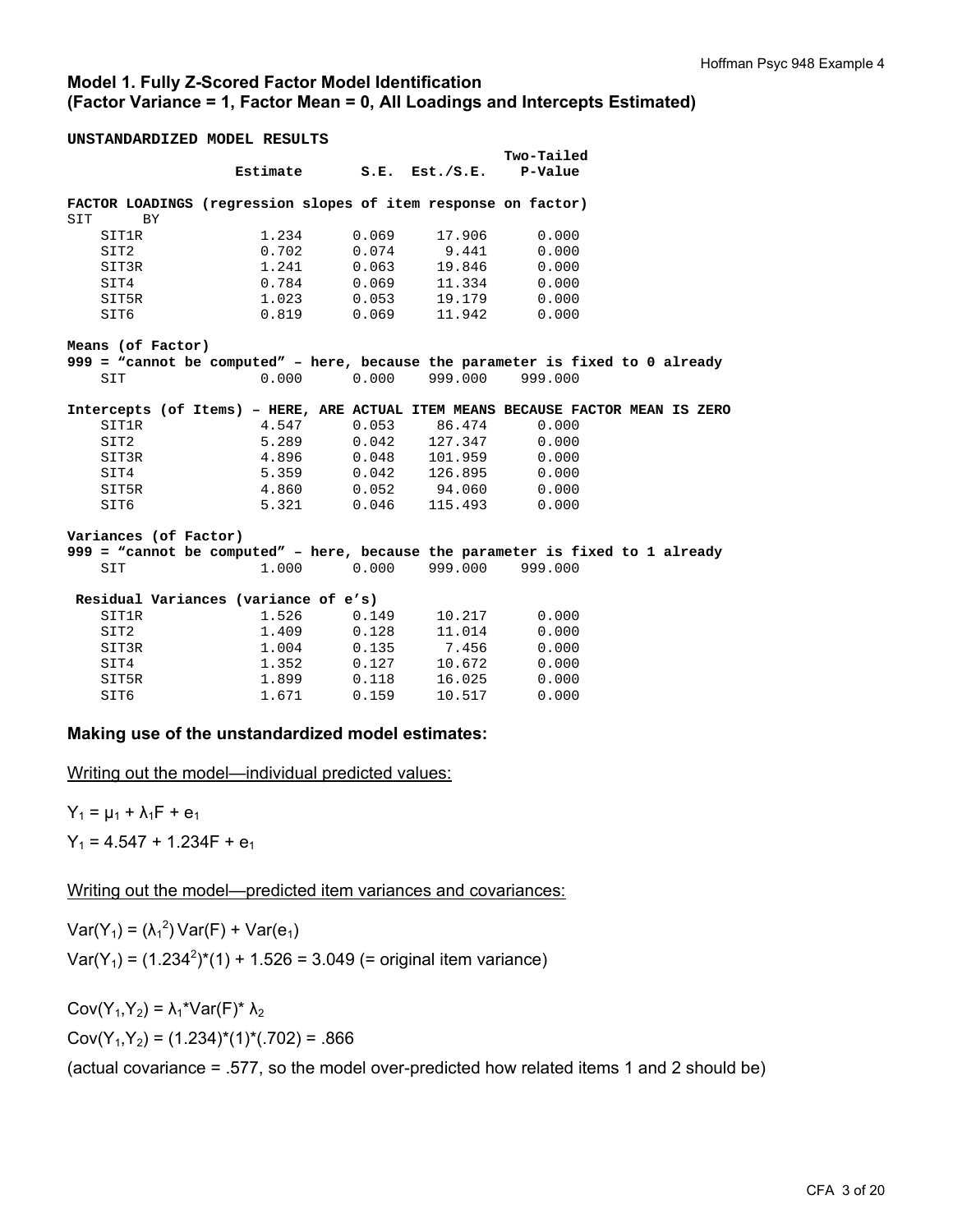**STDYX STANDARDIZED MODEL RESULTS (FULLY STANDARDIZED WITH RESPECT TO X & Y)** 

|                                                                       |                                                                                             |       |                     | Two-Tailed |  |
|-----------------------------------------------------------------------|---------------------------------------------------------------------------------------------|-------|---------------------|------------|--|
|                                                                       | Estimate                                                                                    |       | $S.E.$ Est./ $S.E.$ | P-Value    |  |
| FACTOR LOADINGS (correlations of item response with factor)           |                                                                                             |       |                     |            |  |
| Square these to get reliability (proportion "true variance") per item |                                                                                             |       |                     |            |  |
| SIT<br><b>BY</b>                                                      |                                                                                             |       |                     |            |  |
| <b>SIT1R</b>                                                          | 0.707                                                                                       | 0.035 | 19.983              | 0.000      |  |
| SIT2                                                                  | 0.509                                                                                       | 0.053 | 9.545               | 0.000      |  |
| SIT3R                                                                 | 0.778                                                                                       | 0.034 | 22.655              | 0.000      |  |
| SIT4                                                                  | 0.559                                                                                       | 0.048 | 11.641              | 0.000      |  |
| SIT5R                                                                 | 0.596                                                                                       | 0.029 | 20.528              | 0.000      |  |
| SIT6                                                                  | 0.535                                                                                       | 0.047 | 11.392              | 0.000      |  |
| Means (of Factor)                                                     |                                                                                             |       |                     |            |  |
| SIT                                                                   | 0.000                                                                                       | 0.000 | 999.000             | 999.000    |  |
|                                                                       | Intercepts (of Items) $\rightarrow$ is intercept / SD(Y) $\rightarrow$ not usually reported |       |                     |            |  |
| SIT1R                                                                 | 2.604                                                                                       | 0.057 | 45.888              | 0.000      |  |
| SIT2                                                                  | 3.834                                                                                       | 0.111 | 34.394              | 0.000      |  |
| SIT3R                                                                 | 3.070                                                                                       | 0.072 | 42.921              | 0.000      |  |
| SIT4                                                                  | 3.821                                                                                       | 0.111 | 34.441              | 0.000      |  |
| SIT5R                                                                 | 2.832                                                                                       | 0.066 | 43.095              | 0.000      |  |
| SIT6                                                                  | 3.477                                                                                       | 0.101 | 34.573              | 0.000      |  |
|                                                                       | Variances (of Factor) $\rightarrow$ will always be 1 in a standardized solution             |       |                     |            |  |
| SIT                                                                   | 1.000                                                                                       |       | $0.000$ 999.000     | 999.000    |  |
|                                                                       | Residual Variances (standardized variance of e's)                                           |       |                     |            |  |
| SIT1R                                                                 | 0.500                                                                                       | 0.050 | 10.009              | 0.000      |  |
| SIT2                                                                  | 0.741                                                                                       | 0.054 | 13.628              | 0.000      |  |
| SIT3R                                                                 | 0.395                                                                                       | 0.053 | 7.388               | 0.000      |  |
| SIT4                                                                  | 0.687                                                                                       | 0.054 | 12.786              | 0.000      |  |
| SIT5R                                                                 | 0.645                                                                                       | 0.035 | 18.619              | 0.000      |  |
| SIT6                                                                  | 0.714                                                                                       | 0.050 | 14.187              | 0.000      |  |
| R-SQUARE (equals 1-residual variance OR standardized loading squared) |                                                                                             |       |                     |            |  |
| SIT1R                                                                 | 0.500                                                                                       | 0.050 | 9.991               | 0.000      |  |
| SIT2                                                                  | 0.259                                                                                       | 0.054 | 4.772               | 0.000      |  |
| SIT3R                                                                 | 0.605                                                                                       | 0.053 | 11.327              | 0.000      |  |
| SIT4                                                                  | 0.313                                                                                       | 0.054 | 5.821               | 0.000      |  |
| SIT5R                                                                 | 0.355                                                                                       | 0.035 | 10.264              | 0.000      |  |
| SIT6                                                                  | 0.286                                                                                       | 0.050 | 5.696               | 0.000      |  |

The standardized solution will look identical across methods of model identification with respect to the factor loadings, error variances, and R-square values for the items. The standardized intercepts will change because they depend on the unstandardized intercepts (but nobody reports them anyway).

### **Making use of the standardized model estimates:**

Writing out the model – predicted item correlations:

Corr(Y<sub>1</sub>,Y<sub>2</sub>) =  $\lambda_1$ <sup>\*</sup>Var(F)<sup>\*</sup>  $\lambda_2$ 

 $Corr(Y_1, Y_2) = (.707)^*(1)^*(.509) = .360$ 

(actual correlation = .240, so the model over-predicted how related 1 and 2 should be)

### **Next up: two equivalent ways of getting the same model, but with different scaling (i.e., different means of identification…)**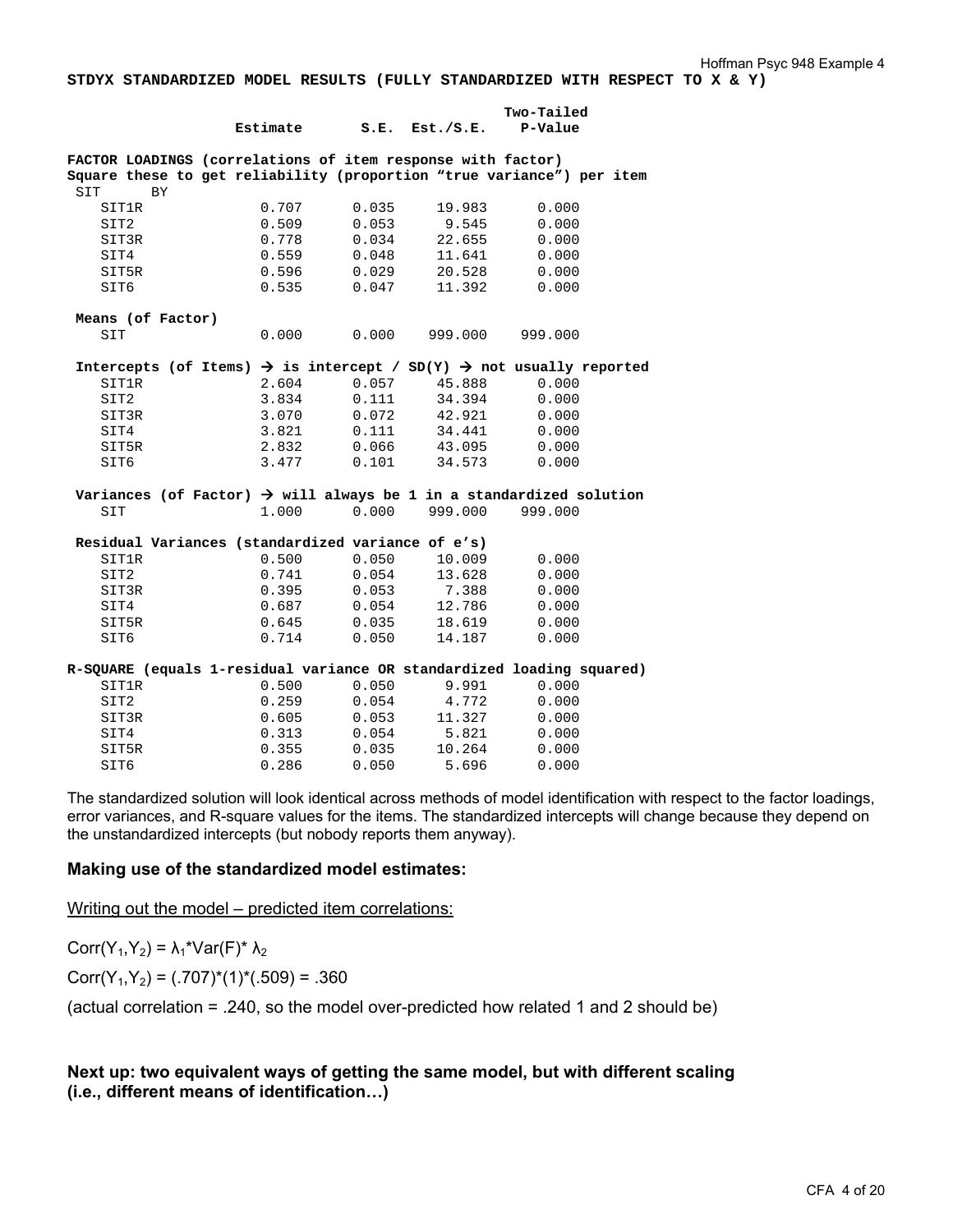Hoffman Psyc 948 Example 4

**Now let's see the model parameters when using the marker item for model identification instead… Model 2. Marker Item Loading = 1, Factor Mean = 0 (Factor Variance, All Intercepts Estimated)** 

| $\texttt{Sitt*}$ ;                                               | Sitlr* Sit2* Sit3r* Sit4* Sit5r* Sit6*; |       |                     | ! Model 2 -- Marker Item Loading with Factor Mean = 0 - MOST COMMON APPROACH AND DEFAULT IN MPLUS<br>Sit BY Sitlr@1 Sit2* Sit3r* Sit4* Sit5r* Sit6*;   Loadings (#1 fixed=1)<br>! Residual variances (all free)<br>! Factor variance (free) |
|------------------------------------------------------------------|-----------------------------------------|-------|---------------------|---------------------------------------------------------------------------------------------------------------------------------------------------------------------------------------------------------------------------------------------|
| [Site0];                                                         |                                         |       |                     | ! Factor mean (fixed=0)                                                                                                                                                                                                                     |
|                                                                  |                                         |       |                     |                                                                                                                                                                                                                                             |
| UNSTANDARDIZED MODEL RESULTS                                     |                                         |       |                     |                                                                                                                                                                                                                                             |
|                                                                  |                                         |       |                     | Two-Tailed                                                                                                                                                                                                                                  |
|                                                                  | Estimate                                |       | $S.E.$ Est./ $S.E.$ | P-Value                                                                                                                                                                                                                                     |
| FACTOR LOADINGS (regression slopes of item response on factor)   |                                         |       |                     |                                                                                                                                                                                                                                             |
| Here, loading for SIT1R is not tested because it is fixed=1      |                                         |       |                     |                                                                                                                                                                                                                                             |
| SIT<br><b>BY</b>                                                 |                                         |       |                     |                                                                                                                                                                                                                                             |
| <b>SIT1R</b>                                                     | 1.000                                   | 0.000 | 999.000             | 999.000                                                                                                                                                                                                                                     |
| SIT2                                                             | 0.569                                   | 0.083 | 6.830               | 0.000                                                                                                                                                                                                                                       |
| SIT3R                                                            | 1.005                                   | 0.035 | 28.555              | 0.000                                                                                                                                                                                                                                       |
| SIT4                                                             | 0.636                                   | 0.082 | 7.741               | 0.000                                                                                                                                                                                                                                       |
| SIT5R                                                            | 0.829                                   | 0.053 | 15.698              | 0.000                                                                                                                                                                                                                                       |
| SIT6                                                             | 0.664                                   | 0.081 | 8.143               | 0.000                                                                                                                                                                                                                                       |
|                                                                  |                                         |       |                     |                                                                                                                                                                                                                                             |
| Means (of Factor)                                                |                                         |       |                     |                                                                                                                                                                                                                                             |
| SIT                                                              | 0.000                                   | 0.000 | 999.000             | 999.000                                                                                                                                                                                                                                     |
|                                                                  |                                         |       |                     |                                                                                                                                                                                                                                             |
|                                                                  |                                         |       |                     | Intercepts (of Items) - EXPECTED Y WHEN FACTOR = 0, or for mean of factor in sample                                                                                                                                                         |
| SIT1R                                                            | 4.547                                   | 0.053 | 86.474              | 0.000                                                                                                                                                                                                                                       |
| SIT2                                                             | 5.289                                   | 0.042 | 127.347             | 0.000                                                                                                                                                                                                                                       |
| SIT3R                                                            | 4.896                                   |       | $0.048$ 101.960     | 0.000                                                                                                                                                                                                                                       |
| SIT4                                                             | 5.359                                   |       | $0.042$ 126.896     | 0.000                                                                                                                                                                                                                                       |
| SIT5R                                                            | 4.860                                   | 0.052 | 94.060              | 0.000                                                                                                                                                                                                                                       |
| SIT6                                                             | 5.321                                   | 0.046 | 115.492             | 0.000                                                                                                                                                                                                                                       |
|                                                                  |                                         |       |                     |                                                                                                                                                                                                                                             |
| Variances (of Factor)                                            |                                         |       |                     |                                                                                                                                                                                                                                             |
| SIT                                                              | 1.523                                   | 0.170 | 8.954               | 0.000                                                                                                                                                                                                                                       |
| Residual Variances (variances of e's)                            |                                         |       |                     |                                                                                                                                                                                                                                             |
| SIT1R                                                            | 1.526                                   | 0.149 | 10.217              | 0.000                                                                                                                                                                                                                                       |
| SIT2                                                             | 1.409                                   | 0.128 | 11.014              | 0.000                                                                                                                                                                                                                                       |
| SIT3R                                                            | 1.004                                   | 0.135 | 7.456               | 0.000                                                                                                                                                                                                                                       |
| SIT4                                                             | 1.352                                   | 0.127 | 10.673              | 0.000                                                                                                                                                                                                                                       |
| SIT5R                                                            | 1.899                                   | 0.118 | 16.026              | 0.000                                                                                                                                                                                                                                       |
| SIT6                                                             | 1.671                                   | 0.159 | 10.517              | 0.000                                                                                                                                                                                                                                       |
|                                                                  |                                         |       |                     |                                                                                                                                                                                                                                             |
| Yet another equivalent alternative method for scaling the factor |                                         |       |                     |                                                                                                                                                                                                                                             |
|                                                                  |                                         |       |                     | Model 3. Marker Item Loading = 1 and Intercept = 0 (Factor Variance and Mean Estimated)                                                                                                                                                     |
|                                                                  |                                         |       |                     |                                                                                                                                                                                                                                             |
| ! Model 3 -- Marker Item Loading and Intercept                   |                                         |       |                     |                                                                                                                                                                                                                                             |
| Sit BY Sit1r@1 Sit2* Sit3r* Sit4* Sit5r* Sit6*;                  |                                         |       |                     | ! Loadings (1 fixed=1)                                                                                                                                                                                                                      |
| [Sitlr@0 Sit2* Sit3r* Sit4* Sit5r* Sit6*];                       |                                         |       |                     | ! Intercepts (1 fixed=0)                                                                                                                                                                                                                    |

Sit1r\* Sit2\* Sit3r\* Sit4\* Sit5r\* Sit6\*; <br>Sit\*;<br>Bit\*;<br>Bactor variance (free) **! Factor variance (free) [Sit\*]; ! Factor mean (free)**  Means (of Factor)  $\rightarrow$  Note is mean of marker item 1 SIT 4.547 0.053 86.474 0.000 **Intercepts (of Items) – EXPECTED Y WHEN FACTOR = 0**  HERE, WHICH IS WHEN ITEM  $1 = 0 \rightarrow$  beyond scale of item, so values are very low SIT1R 0.000 0.000 999.000 999.000<br>SIT2 2.701 0.383 7.046 0.000 SIT2 2.701 0.383 7.046 0.000 SIT3R 0.325 0.171 1.899 0.058 SIT4 2.469 0.380 6.504 0.000 SIT5R 1.092 0.246 4.431 0.000 SIT6 2.304 0.369 6.250 0.000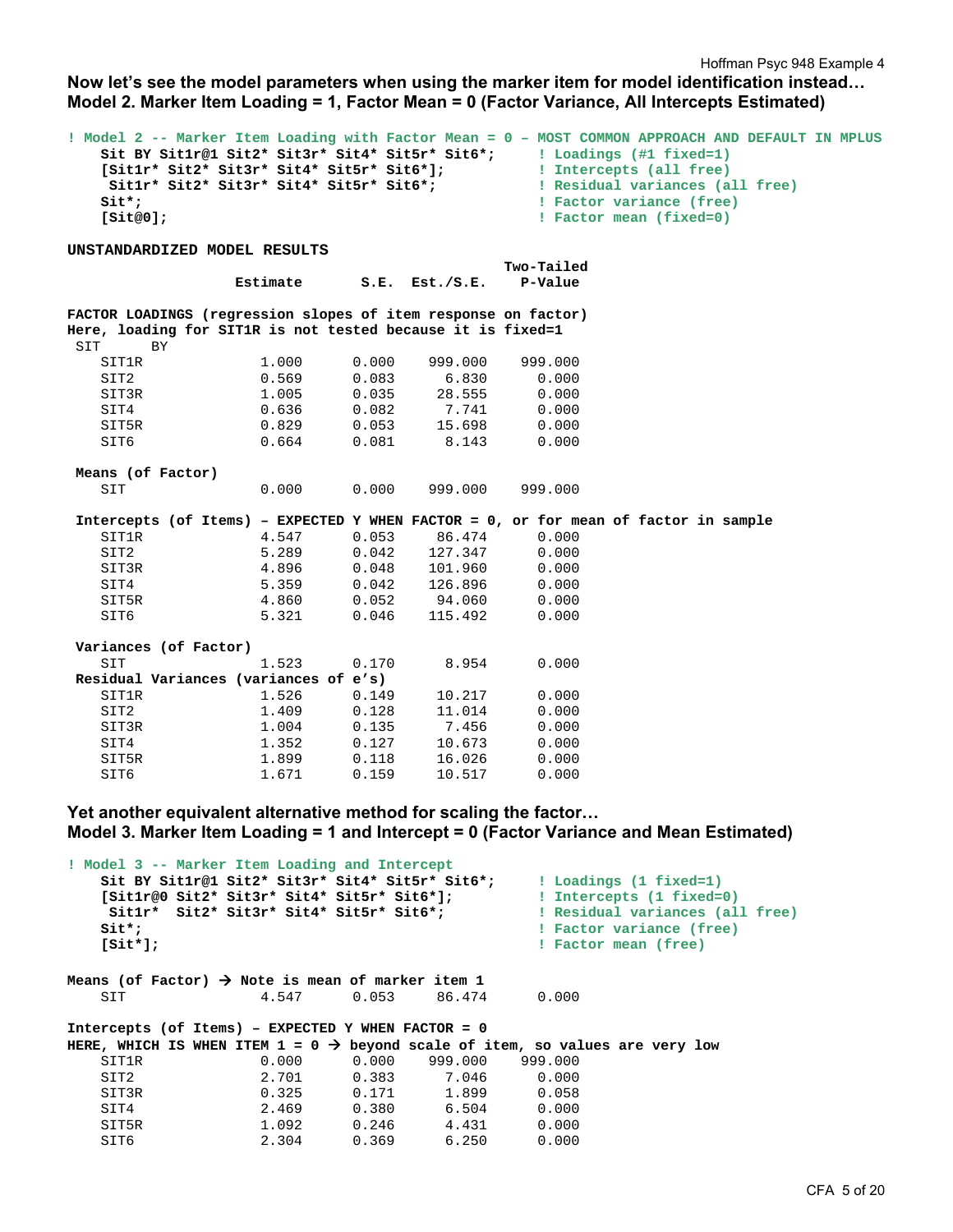#### **Calculating model degrees of freedom:**

 $(n* = (n + 2) / 24)$ 

Total df =  $[v(v+1)/2] + v = 27$ Spent by model = 18 Leftover  $df = 9$ 

#### **Model fit information for a single-factor model (same regardless of factor scaling method):**

**Number of Free Parameters** 18  $\rightarrow$  is # of estimated parameters ("free" to be not 0) **Loglikelihood – use for testing differences in model fit across nested models**  H0 Value -11536.404 this is for **your specified model** H0 Scaling Correction Factor 1.4158  $\rightarrow$  indicates how far off from normal=1 for MLR H1 Value  $-11322.435$   $\rightarrow$  this is for a saturated (perfect) model H1 Scaling Correction Factor  $1.4073 \rightarrow$  indicates how far off from normal=1 for MLR **Information Criteria**  $\rightarrow$  "smaller is better" - use for nested or non-nested model comparisons Akaike (AIC) 23108.808  $\rightarrow$  AIC = (-2\*LL<sub>H0</sub>) + (2\*estimated parameters)<br>Bayesian (BIC) 23198.912  $\rightarrow$  BIC = (-2\*LL<sub>H0</sub>) + (LN N\*estimated parameters) Bayesian (BIC) 23198.912  $\rightarrow$  BIC = (-2\*LL<sub>H0</sub>) + (LN N\*estimated parameters)<br>Sample-Size Adjusted BIC 23141.739  $\rightarrow$  BIC replacing N with (N + 2) / 24 23141.739  $\rightarrow$  BIC replacing N with (N + 2) / 24

**Chi-Square Test of Model Fit (Significance is bad here) for your specified model** 

| Value                     | 307.799                                                                  |
|---------------------------|--------------------------------------------------------------------------|
| Degrees of Freedom        | $9 \rightarrow$ leftover after estimating our one-factor model           |
| P-Value                   | 0.0000                                                                   |
| Scaling Correction Factor | 1.3903 $\rightarrow$ indicates how far off from normal=1                 |
| for MLR                   | > 1 = leptokurtic distribution (too-fat tails)                           |
|                           | $\langle 1 = \text{platykurtotic distribution (too-thin tails)} \rangle$ |

The chi-square value for MLM, MLMV, MLR, ULSMV, WLSM and WLSMV cannot be used for chi-square difference testing in the regular way. MLM, MLR and WLSM chi-square difference testing is described on the Mplus website. MLMV, WLSMV, and ULSMV difference testing is done using the DIFFTEST option.

**Where does this**  $\chi^2$  **value for "model fit" come from? A rescaled −2LL model comparison of this onefactor model (H0) against the saturated model (H1) that perfectly reproduces the data covariances:** 

 $\Box$  . The contribution of the contribution of the contribution of the contribution of the contribution of the contribution of the contribution of the contribution of the contribution of the contribution of the contributi

Step 1: Original −2ΔLL = −2\*(LLfewer – LLmore) = −2(−11,536.404 + 11,322.435) = 427.938

Step 2: Scaling correction =  $[$  (#parms<sub>fewer</sub>\*scale<sub>fewer</sub>) – (#parms<sub>more</sub>\*scale<sub>more</sub>) ] / (#parms<sub>fewer</sub> – #parms<sub>more</sub>) = [ (18 \* 1.4158) – (27 \* 1.4073) ] / (18 – 27) = −12.501 / −9 = 1.3903

Step 3: Rescaled  $-2\Delta L L = -2\Delta L L$  / scaling correction = 427.938 / 1.903 = **307.803**  $\rightarrow \sim$  matches model  $\chi^2$ Step 4: Difference in df = #parms<sub>more</sub> – #parms<sub>fewer</sub> =  $27 - 18 = 9$ 

### **How to fit the saturated (Unstructured) Baseline Model: Item means, variances, and covariances in original data**

```
! Saturated Model 
     ! Item means --> [ ] indicates means or intercepts, @=fixed, *=free 
         [Sit1r* Sit2* Sit3r* Sit4* Sit5r* Sit6*]; 
     ! Item variances --> just list item by itself, @=fixed, *=free 
        Sit1r* Sit2* Sit3r* Sit4* Sit5r* Sit6*; 
     ! Item covariances --> just list all by all, @=fixed, *=free 
        Sit1r Sit2 Sit3r Sit4 Sit5r Sit6 WITH 
        Sit1r* Sit2* Sit3r* Sit4* Sit5r* Sit6*;
```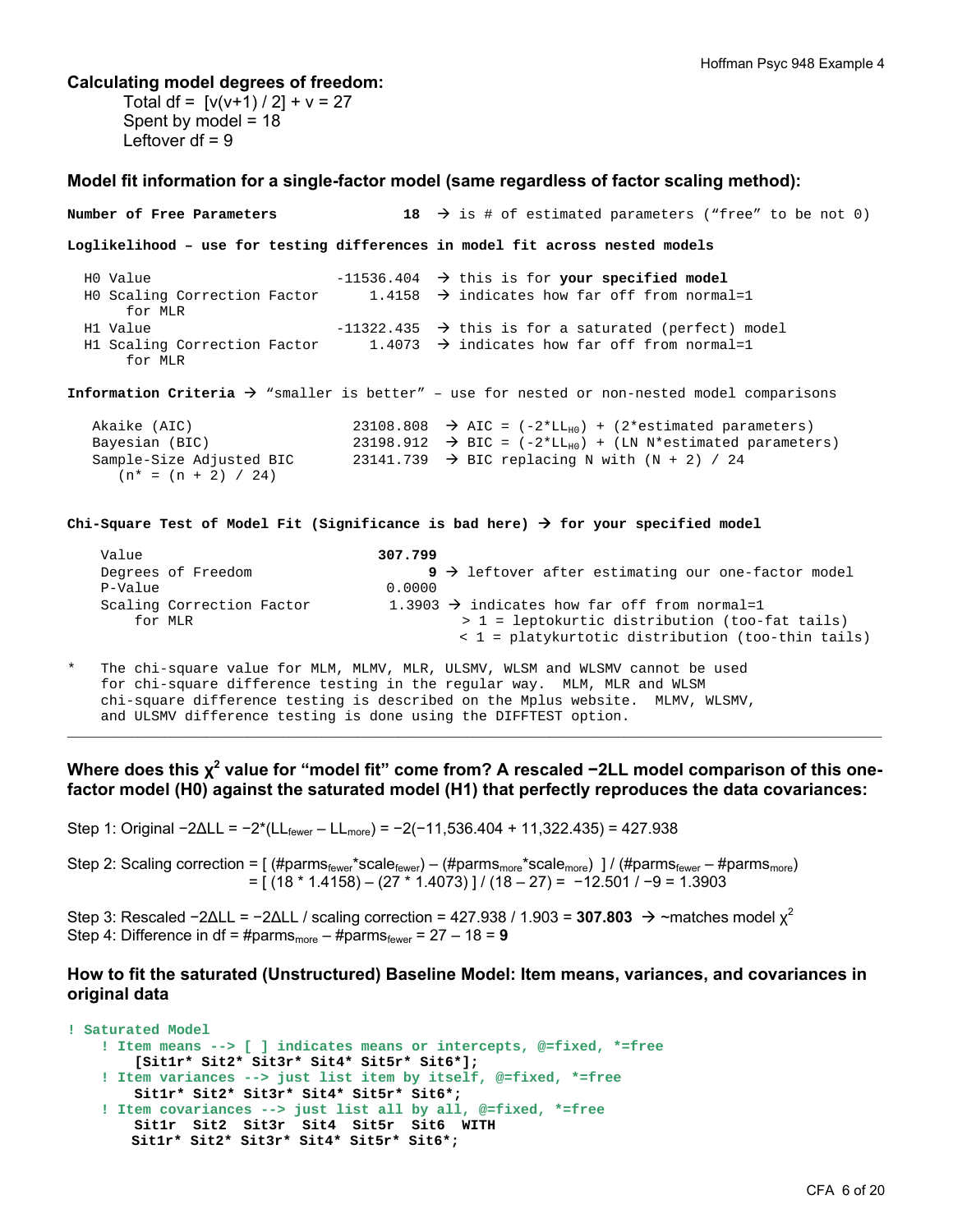### **Model fit information for the saturated model**

| Loglikelihood | HO Value<br>HO Scaling Correction Factor<br>for MLR<br>H1 Value<br>H1 Scaling Correction Factor<br>for MLR | $-11322.435$<br>1.4073<br>$-11322.435$<br>1.4073 | Note that H0 and H1 are now the same!<br>Our H0 model IS the H1 saturated model. |
|---------------|------------------------------------------------------------------------------------------------------------|--------------------------------------------------|----------------------------------------------------------------------------------|
|               | Information Criteria<br>Akaike (AIC)                                                                       | 22698.870                                        |                                                                                  |
|               | Bayesian (BIC)<br>Sample-Size Adjusted BIC<br>$(n* = (n + 2) / 24)$                                        | 22834.027<br>22748.268                           |                                                                                  |
|               | Chi-Square Test of Model Fit                                                                               |                                                  |                                                                                  |
|               | Value                                                                                                      | $0.000*$                                         |                                                                                  |
|               | Degrees of Freedom                                                                                         | $\Omega$                                         |                                                                                  |
|               | P-Value                                                                                                    | 0.0000                                           |                                                                                  |
|               | Scaling Correction Factor<br>for MLR                                                                       | 1,0000                                           |                                                                                  |

Number of Free Parameters 27  $\rightarrow$  all possible means, variances, covariances

### **Now back to the rest of the one-factor model fit statistics:**

**RMSEA (Root Mean Square Error Of Approximation)(want close to 0 = saturated model)**  Estimate 0.173<br>
90 Percent C.I. 0.157 0.190 90 Percent C.I. Probability RMSEA <= .05 0.000  $\rightarrow$  so RMSEA does NOT overlap .05 (is signif > .05) **CFI/TLI (want close to 1 = saturated model)**  CFI 0.732 TLI 0.553 **SRMR (Standardized Root Mean Square Residual)(want close to 0 = saturated model)**  Value 0.086 **Chi-Square Test of Model Fit for the Baseline Model for the "no covariances" model**  Value 1128.693 Degrees of Freedom 15<br>P-Value 0.0000 P-Value  $\overline{\phantom{a}}$  , and the set of the set of the set of the set of the set of the set of the set of the set of the set of the set of the set of the set of the set of the set of the set of the set of the set of the set of the s

### **Where does this χ<sup>2</sup> value for "fit of the baseline model" come from? A rescaled −2LL model comparison of the independence model with NO covariances to the saturated model:**

Step 1: Original -2ΔLL = -2\*(LL<sub>fewer</sub> - LL<sub>more</sub>) = -2(-12,312.952 + 11,322.435) = 1,981.034

Step 2: Scaling correction =  $[$  (#parms<sub>fewer</sub>\*scale<sub>fewer</sub>) – (#parms<sub>more</sub>\*scale<sub>more</sub>) ] / (#parms<sub>fewer</sub> – #parms<sub>more</sub>) = [ (12 \* 0.9725) – (27 \* 1.4073) ] / (12 – 27) = –26.372 / −15 = 1.7551

Step 3: Rescaled  $-2\Delta L L = -2\Delta L L$  / scaling correction = 1,981.034 / 1.7551 = **1,128.704**  $\rightarrow \sim$ matches baseline  $\chi^2$ Step 4: Difference in df = #parms<sub>more</sub> – #parms<sub>fewer</sub> =  $27 - 12 = 15$ 

**What's the point? This baseline model fit test tells us whether there are any covariances at all (i.e., whether it even makes sense to try to fit latent factors to predict them).**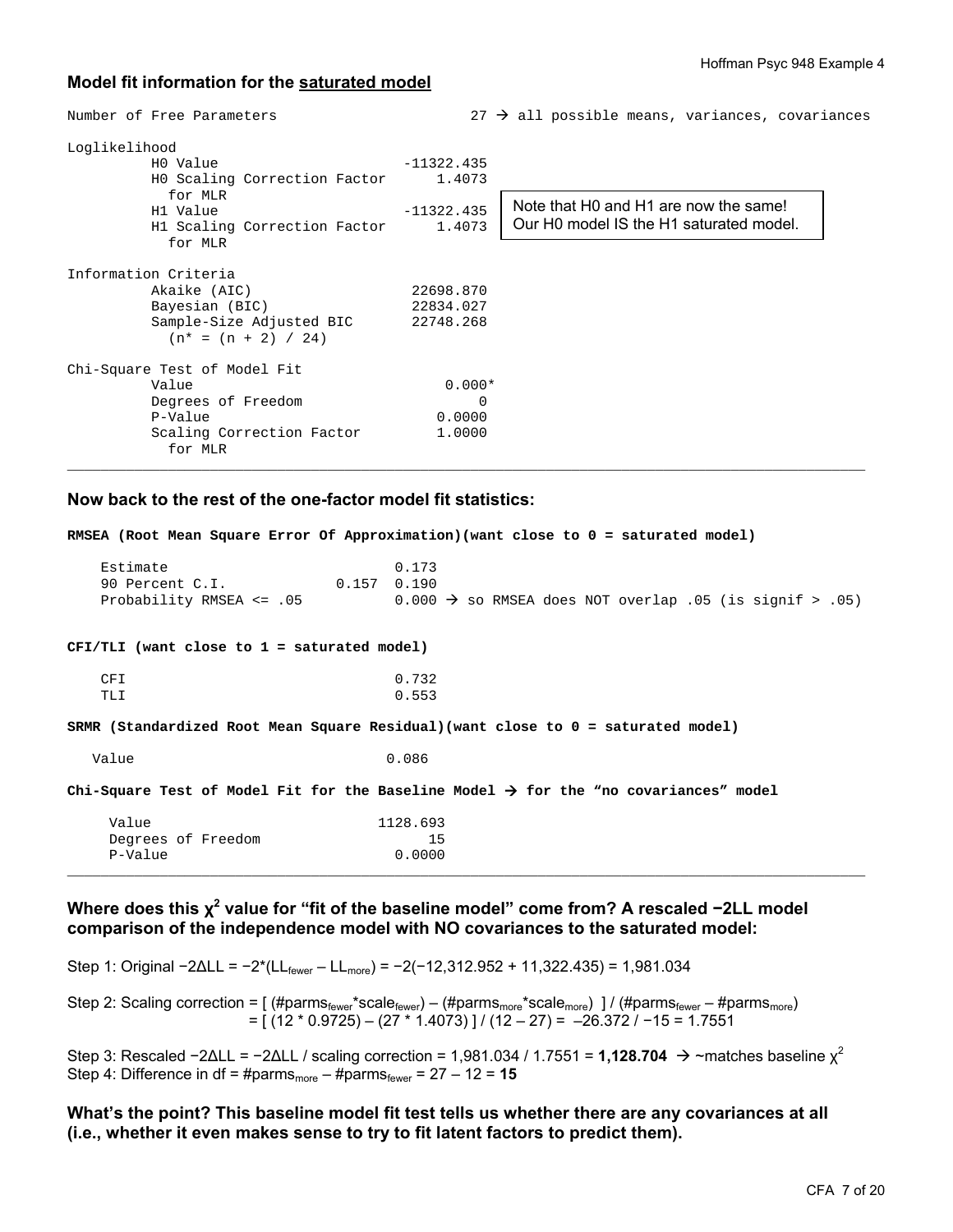**How to fit the Independence (Null) Baseline Model: Item means and variances, but NO covariances** 

```
! Independence Model 
     ! Item means --> [ ] indicates means or intercepts, @=fixed, *=free 
         [Sit1r* Sit2* Sit3r* Sit4* Sit5r* Sit6*]; 
     ! Item variances --> just list item by itself, @=fixed, *=free 
         Sit1r* Sit2* Sit3r* Sit4* Sit5r* Sit6*;
```
#### **Model fit information for the independence model**

Number of Free Parameters 12 Loglikelihood  $-12312.952$  H0 Scaling Correction Factor 0.9725 for MLR H1 Value -11322.435 H1 Scaling Correction Factor 1.4073 for MLR Information Criteria Akaike (AIC) 24649.904<br>Bayesian (BIC) 24709.974 Bayesian (BIC) Sample-Size Adjusted BIC 24671.859  $(n* = (n + 2) / 24)$ Chi-Square Test of Model Fit Value 1128.692\*<br>Degrees of Freedom 15 Degrees of Freedom P-Value 0.0000 Scaling Correction Factor 1.7552 for MLR The chi-square value for MLM, MLMV, MLR, ULSMV, WLSM and WLSMV cannot be used for chi-square difference testing in the regular way. MLM, MLR and WLSM chi-square difference testing is described on the Mplus website. MLMV, WLSMV, and ULSMV difference testing is done using the DIFFTEST option. RMSEA (Root Mean Square Error Of Approximation) Note that the model fit is the same as the "baseline" model fit given before.  $\overline{\phantom{a}}$  Although not 0, this is the worst possible

|         |                                                     |          |       | Although not U, this is the worst possible                                      |
|---------|-----------------------------------------------------|----------|-------|---------------------------------------------------------------------------------|
|         | Estimate                                            | 0.259    |       | RMSEA while still allowing separate                                             |
|         | 90 Percent C.I.                                     | 0.247    | 0.272 |                                                                                 |
|         | Probability RMSEA $\leq$ .05                        | 0.000    |       | means and variances per item in these<br>data. RMSEA is a parsimony-corrected   |
| CFI/TLI |                                                     |          |       | absolute fit index (so, its fit is relative to                                  |
|         | <b>CFI</b>                                          | 0.000    |       | the saturated model).                                                           |
|         | TLI                                                 | 0.000    |       |                                                                                 |
|         | Chi-Square Test of Model Fit for the Baseline Model |          |       | CFI and TLI are 0 because they are<br>"incremental fit" indices relative to the |
|         | Value                                               | 1128.693 |       |                                                                                 |
|         | Degrees of Freedom                                  | 15       |       | independence model (which this is).                                             |
|         | P-Value                                             | 0.0000   |       |                                                                                 |
|         |                                                     |          |       | SRMR is also an absolute fit index                                              |
| SRMR    | (Standardized Root Mean Square Residual)            |          |       | (relative to saturated model), so this is                                       |
|         | Value                                               | 0.300    |       | the worst it gets for these data, too.                                          |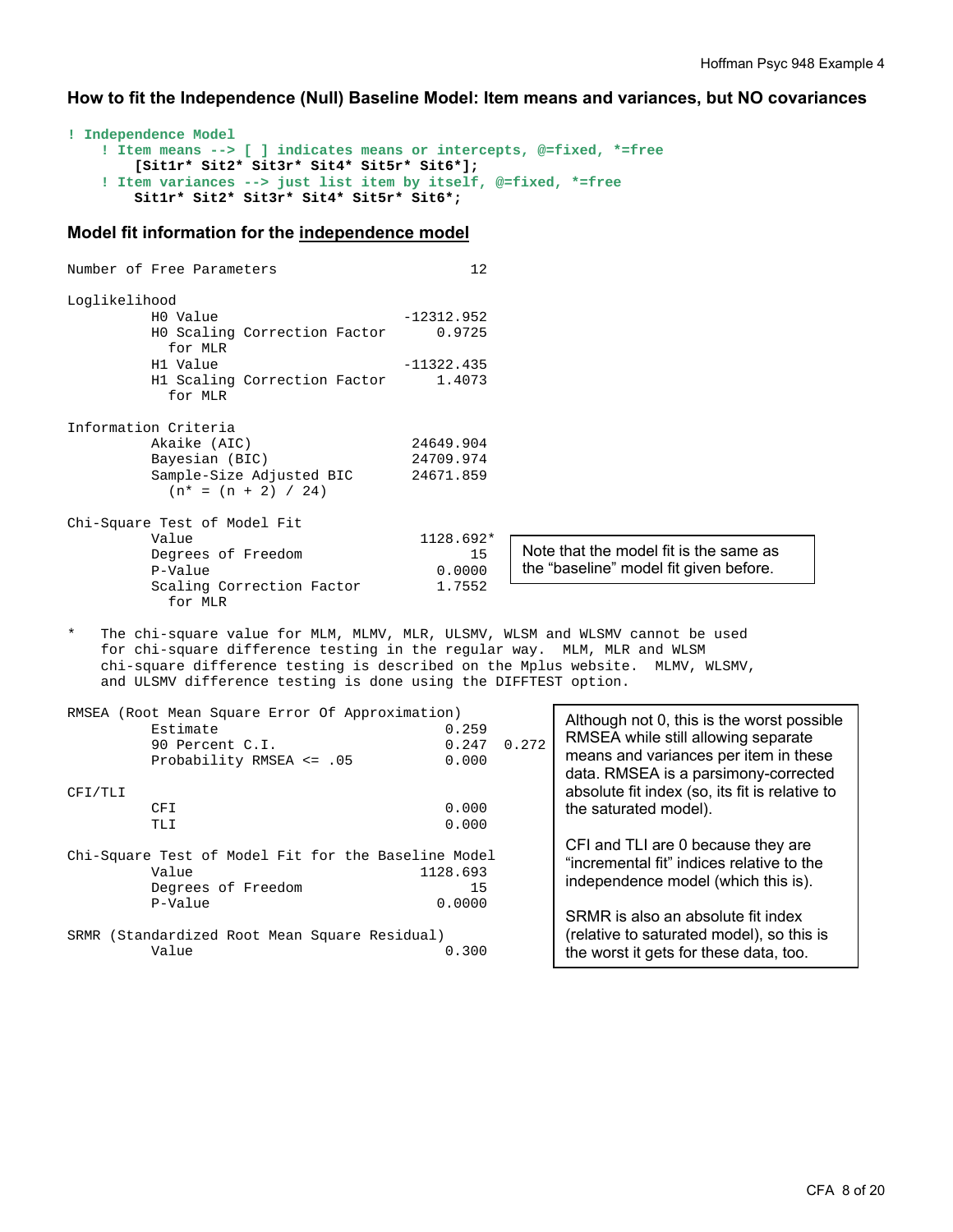### **So global fit for the one-factor model is not so good… (RMSEA = .173, CFI = .732) What do the voo-doo modification indices suggest we do to fix it?**

|                                                              | MODEL MODIFICATION INDICES |                                                                               |         |          |                                |          |  |  |  |
|--------------------------------------------------------------|----------------------------|-------------------------------------------------------------------------------|---------|----------|--------------------------------|----------|--|--|--|
| Minimum M.I. value for printing the modification index 6.635 |                            |                                                                               |         |          |                                |          |  |  |  |
|                                                              |                            | EPC = EXPECTED PARAMETER CHANGE                                               |         |          |                                |          |  |  |  |
|                                                              |                            |                                                                               |         |          |                                |          |  |  |  |
|                                                              |                            |                                                                               | M.I.    |          | E.P.C. Std E.P.C. StdYX E.P.C. |          |  |  |  |
|                                                              |                            |                                                                               |         |          |                                |          |  |  |  |
|                                                              |                            | WITH Statements (SUGGESTED ERROR COVARIANCES for unknown multidimensionality) |         |          |                                |          |  |  |  |
|                                                              |                            |                                                                               |         |          |                                |          |  |  |  |
|                                                              |                            |                                                                               |         |          |                                |          |  |  |  |
| SIT2                                                         |                            | WITH SIT1R                                                                    | 49.618  | $-0.464$ | $-0.464$                       | $-0.316$ |  |  |  |
| SIT3R                                                        |                            | WITH SIT1R                                                                    | 143.624 | 1.023    | 1.023                          | 0.827    |  |  |  |
| SIT3R                                                        |                            | WITH SIT2                                                                     | 34.877  | $-0.357$ | $-0.357$                       | $-0.300$ |  |  |  |
| SIT4                                                         |                            | WITH SIT1R                                                                    | 36.280  | $-0.403$ | $-0.403$                       | $-0.280$ |  |  |  |
| SIT4                                                         |                            | WITH SIT2                                                                     | 161.318 | 0.702    | 0.702                          | 0.509    |  |  |  |
| SIT4                                                         |                            | WITH SIT3R                                                                    | 29.202  | $-0.336$ | $-0.336$                       | $-0.288$ |  |  |  |
| SIT6                                                         |                            | WITH SIT1R                                                                    | 24.079  | $-0.358$ | $-0.358$                       | $-0.224$ |  |  |  |
| SIT6                                                         |                            | WITH SIT2                                                                     | 63.893  | 0.486    | 0.486                          | 0.317    |  |  |  |
| SIT6                                                         |                            | WITH SIT3R                                                                    | 22.386  | $-0.319$ | $-0.319$                       | $-0.246$ |  |  |  |
| SIT6                                                         |                            | WITH SIT4                                                                     | 46.541  | 0.415    | 0.415                          | 0.276    |  |  |  |
|                                                              |                            |                                                                               |         |          |                                |          |  |  |  |

**Another approach—how about we examine local fit and see where the problems seem to be?**  The means and variances of the items will be perfectly reproduced, so that's not an issue… *misfit results from the difference between the observed and model-predicted covariances*.

Mplus gives us the "residual" (defined as observed – predicted) or "leftover" covariance matrix, but it is scale dependent and thus not so helpful. We can calculate the residual correlation matrix (see spreadsheet):

| <b>Residual Correlation Matrix</b> | R1       | 2        | R3       | 4        | R5       | 6 |
|------------------------------------|----------|----------|----------|----------|----------|---|
| R1                                 |          |          |          |          |          |   |
| $\mathbf{2}$                       | $-0.120$ |          |          |          |          |   |
| R3                                 | 0.097    | $-0.079$ |          |          |          |   |
| 4                                  | $-0.095$ | 0.285    | $-0.066$ |          |          |   |
| R5                                 | 0.032    | $-0.048$ | 0.018    | $-0.044$ |          |   |
| 6                                  | -0.081   | 0.185    | $-0.060$ | 0.149    | $-0.015$ |   |

Mplus also gives us "normalized" residuals, which can be thought of as z-scores for how large the residual leftover covariance is in absolute terms. Because the denominator decreases with sample size, however, these values may be inflated in large samples, so look for *relatively* large values.

### **"Normalized" Residuals for Inter-Item Covariances = (observed – predicted) / SD(observed)**

|       |          | Normalized Residuals for Covariances/Correlations/Residual Correlations |          |          |          |       |
|-------|----------|-------------------------------------------------------------------------|----------|----------|----------|-------|
|       | SIT1R    | SIT2                                                                    | SIT3R    | SIT4     | SIT5R    | SIT6  |
| SIT1R | 0.000    |                                                                         |          |          |          |       |
| SIT2  | $-3.503$ | 0.000                                                                   |          |          |          |       |
| SIT3R | 2.977    | $-2.253$                                                                | 0.000    |          |          |       |
| SIT4  | $-2.928$ | 6.560                                                                   | $-1.959$ | 0.000    |          |       |
| SIT5R | 0.960    | $-1.434$                                                                | 0.548    | $-1.372$ | 0.000    |       |
| SIT6  | $-2.345$ | 4.721                                                                   | $-1.756$ | 3.925    | $-0.444$ | 0.000 |

**NEGATIVE** NORMALIZED RESIDUAL  $\rightarrow$  Less related than you predicted (don't want to be together) **POSITIVE** NORMALIZED RESIDUAL  $\rightarrow$  More related than you predicted (want to be more together)

Why might the normalized residuals (leftover correlations) for the positive-worded items be larger than for the negatively-worded items?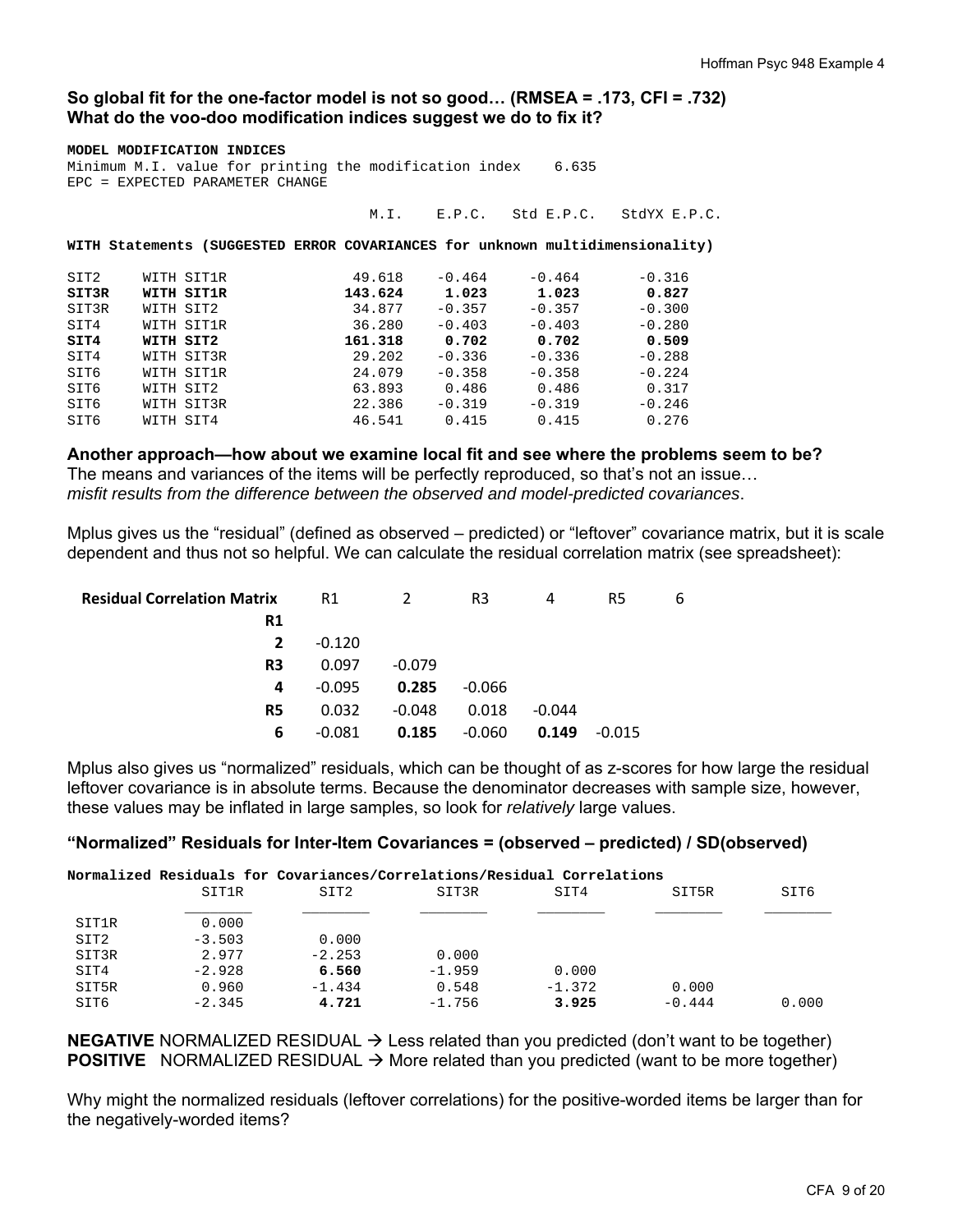**These results suggest that wording valence is playing a larger role in the pattern of covariance across items than what the one-factor model predicts. Rather than adding voo-doo covariances among the residuals for specific items, how about a two-factor model based on wording instead?** 

#### **Model 4. Fully Z-Scored, 2-Factor Model**

```
! Model 4 -- Fully Z-Scored 2-Factor Model 
     SitP BY Sit2* Sit4* Sit6*; ! SitP loadings (all free) 
    SitN BY Sit1r* Sit3r* Sit5r*; <br>
Sit2* Sit4* Sit6*]; <br>
SitP intercepts (all free)
     [Sit2* Sit4* Sit6*]; ! SitP intercepts (all free) 
     [Sit1r* Sit3r* Sit5r*]; \begin{array}{ccc} 1 & 1 & 1 \\ 2 & 2 & 2 \end{array} [Sit2* Sit4* Sit6*; \begin{array}{ccc} 1 & 2 & 1 \\ 3 & 1 & 2 \end{array} [Sit2* Sit4* Sit6*; \begin{array}{ccc} 2 & 1 & 1 \\ 3 & 1 & 2 \end{array} Sit2* Sit4* Sit6*; ! SitP residual variances (all free)
    Sit1r* Sit3r* Sit5r*; \qquad \qquad ! SitN residual variances (all free)<br>SitP@1; SitN@1; \qquad \qquad ! Factor variances (fixed=1)
                                                  ! Factor variances (fixed=1)
     SitP WITH SitN*; ! Factor covariance (free)
     [SitP@0 SitN@0]; ! Factor means (fixed=0) 
MODEL FIT INFORMATION 
Number of Free Parameters 19
Loglikelihood 
    H0 Value -11340.140
     H0 Scaling Correction Factor 1.4017 
          for MLR 
    H1 Value -11322.435
     H1 Scaling Correction Factor 1.4073 
          for MLR 
Information Criteria 
    Akaike (AIC) 22718.281<br>Bayesian (BIC) 22813.391
    Bayesian (BIC)
     Sample-Size Adjusted BIC 22753.042 
       (n^* = (n + 2) / 24)Chi-Square Test of Model Fit 
     Value 24.924* 
    Degrees of Freedom 8
    P-Value 0.0016<br>Scaling Correction Factor 1.4207
    Scaling Correction Factor
           for MLR 
    The chi-square value for MLM, MLMV, MLR, ULSMV, WLSM and WLSMV cannot be used
     for chi-square difference testing in the regular way. MLM, MLR and WLSM 
     chi-square difference testing is described on the Mplus website. MLMV, WLSMV, 
     and ULSMV difference testing is done using the DIFFTEST option. 
RMSEA (Root Mean Square Error Of Approximation) 
    Estimate 0.044<br>90 Percent C.I. 0.025 0.064
    90 Percent C.I.
    Probability RMSEA <= .05 0.667
                                                  Is the 2-factor model better than the 1-factor 
                                                  model? How do we know? 
                                                   Rescaled likelihood ratio test 
                                                   (−2LL rescaled difference test): 
                                                   1. −2ΔLL = −2* difference in LL: 
                                                      −2*(−11,536.404 + 11,340.140) = 392.528 
                                                   2. difference scaling correction:
                                                    (parms<sub>1</sub><sup>*</sup>scale<sub>1</sub>) - (parms<sub>2</sub><sup>*</sup>scale<sub>2</sub>) / (parms<sub>1</sub> - parms<sub>2</sub>)(18*1.4158) - (19*1.4017) / (18 - 19) = 1.14793. rescaled difference = −2ΔLL / scaling correction:
                                                      392.528 / 1.1479 = 341.953 
                                                   4. compare rescaled difference to χ2
 with df = Δdf :
                                                   critical \chi^2 for df =1 is 3.84, so because 341.953
                                                      is > 3.84, the model fit significantly improved
```

| CFI/TLI    |  |  |                                                     |
|------------|--|--|-----------------------------------------------------|
| <b>CFT</b> |  |  | 0.985                                               |
| TT.T       |  |  | 0.972                                               |
|            |  |  | Chi-Square Test of Model Fit for the Baseline Model |
| Value      |  |  | 1128.693                                            |

 Degrees of Freedom 15 P-Value 0.0000 SRMR (Standardized Root Mean Square Residual)

Value 0.029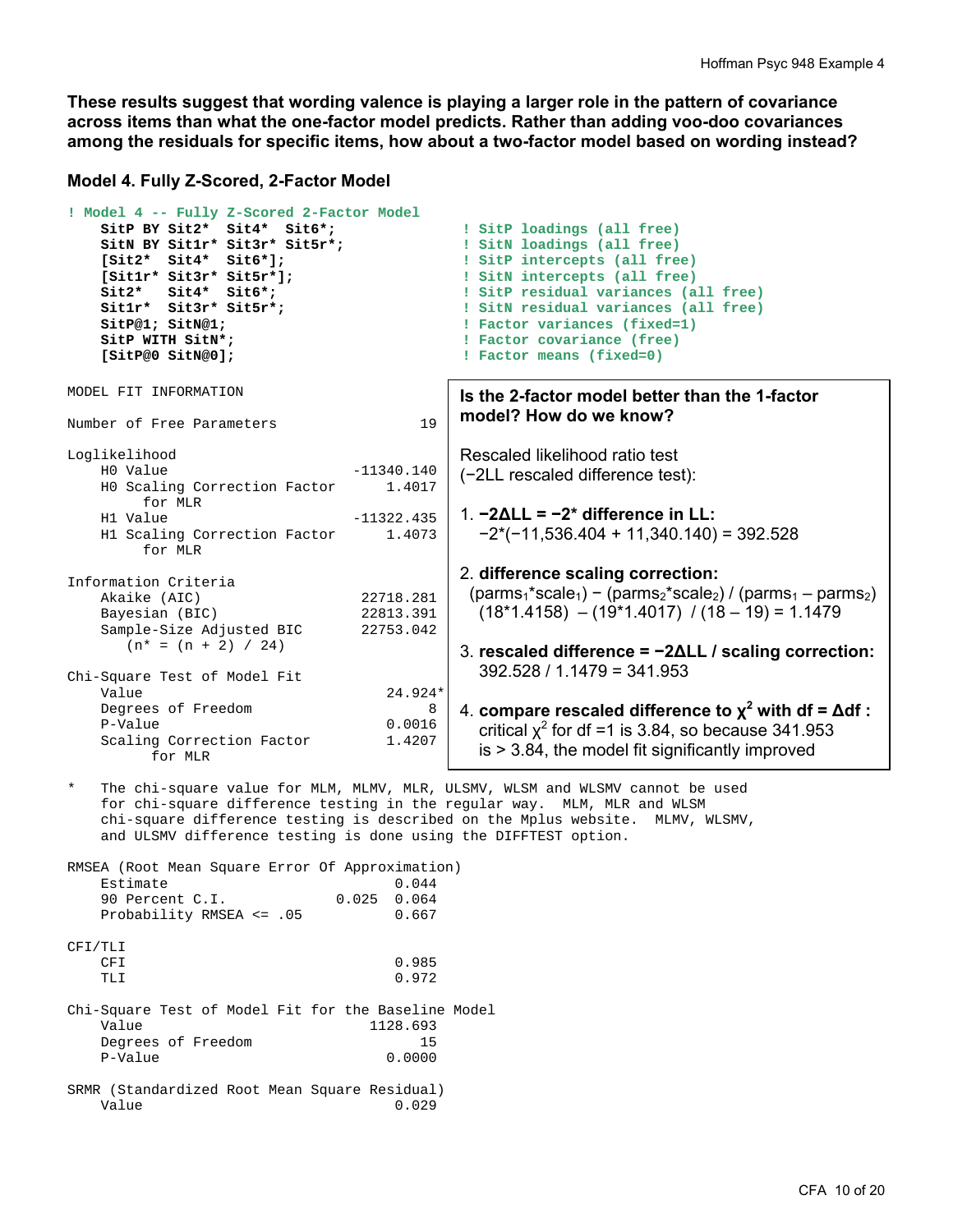|                                                                   |          |       |           | Two-Tailed |                                                 |
|-------------------------------------------------------------------|----------|-------|-----------|------------|-------------------------------------------------|
|                                                                   | Estimate | S.E.  | Est./S.E. | P-Value    | <u>Omega</u> = (Sum of loadings) <sup>2</sup> / |
| SITP<br>ВY                                                        |          |       |           |            | (Sum of loadings) <sup>2</sup> +                |
| SIT2                                                              | 1.007    | 0.052 | 19.487    | 0.000      |                                                 |
| SIT4                                                              | 1.064    | 0.050 | 21.195    | 0.000      | Sum of error variances +                        |
| SIT6                                                              | 0.956    | 0.053 | 18.203    | 0.000      | 2* Sum of error covariances                     |
|                                                                   |          |       |           |            |                                                 |
| SITN<br>BY                                                        |          |       |           |            |                                                 |
| SIT1R                                                             | 1.325    | 0.048 | 27.698    | 0.000      | <u> Omega for Positive Factor = .744</u>        |
| SIT3R                                                             | 1.349    | 0.044 | 30.514    | 0.000      | $(1.007+1.064+0.956)^2/$                        |
| SIT5R                                                             | 1.009    | 0.055 | 18.358    | 0.000      | $(1.007+1.064+0.956)^{2}$ +                     |
|                                                                   |          |       |           |            | $(0.888 + 0.835 + 1.428) + 2*0$                 |
| SITP WITH SITN = factor covariance (= correlation if variances=1) |          |       |           |            |                                                 |
|                                                                   | 0.564    | 0.041 | 13.776    | 0.000      |                                                 |
| Means                                                             |          |       |           |            | (alpha was $.746$ )                             |
| SITP                                                              | 0.000    | 0.000 | 999.000   | 999.000    |                                                 |
| SITN                                                              | 0.000    | 0.000 | 999.000   | 999.000    |                                                 |
|                                                                   |          |       |           |            | <u> Omega for Negative Factor = .775</u>        |
| Intercepts                                                        |          |       |           |            | $(1.325+1.349+1.009)^{2}$ /                     |
| SIT1R                                                             | 4.547    | 0.053 | 86.474    | 0.000      | $(1.325+1.349+1.009)^{2}$ +                     |
| SIT2                                                              | 5.289    | 0.042 | 127.347   | 0.000      |                                                 |
| SIT3R                                                             | 4.896    | 0.048 | 101.959   | 0.000      | $(1.294+0.724+1.926) + 2*0$                     |
| SIT4                                                              | 5.359    | 0.042 | 126.896   | 0.000      |                                                 |
| SIT5R                                                             | 4.860    | 0.052 | 94.060    | 0.000      | (alpha was .780)                                |
| SIT6                                                              | 5.321    | 0.046 | 115.492   | 0.000      |                                                 |
|                                                                   |          |       |           |            |                                                 |
|                                                                   |          |       |           |            |                                                 |
| Variances                                                         |          |       |           |            |                                                 |
| SITP                                                              | 1.000    | 0.000 | 999.000   | 999.000    |                                                 |
| SITN                                                              | 1.000    | 0.000 | 999.000   | 999.000    |                                                 |
|                                                                   |          |       |           |            |                                                 |
| Residual Variances                                                |          |       |           |            |                                                 |
| SIT1R                                                             | 1.294    | 0.103 | 12.547    | 0.000      |                                                 |
| SIT2                                                              | 0.888    | 0.097 | 9.173     | 0.000      |                                                 |
| SIT3R                                                             | 0.724    | 0.092 | 7.857     | 0.000      |                                                 |
| SIT4                                                              | 0.835    | 0.093 | 9.003     | 0.000      |                                                 |
| SIT5R                                                             | 1.926    | 0.119 | 16.128    | 0.000      |                                                 |
| SIT6                                                              | 1.428    | 0.134 | 10.684    | 0.000      |                                                 |
|                                                                   |          |       |           |            |                                                 |
| STDYX STANDARDIZED RESULTS                                        |          |       |           |            |                                                 |
|                                                                   |          |       |           | Two-Tailed |                                                 |
|                                                                   | Estimate | S.E.  | Est./S.E. | P-Value    |                                                 |
| SITP<br>BY                                                        |          |       |           |            |                                                 |
|                                                                   |          | 0.032 | 22.794    |            |                                                 |
| SIT2                                                              | 0.730    | 0.029 |           | 0.000      |                                                 |
| SIT4                                                              | 0.759    |       | 25.995    | 0.000      |                                                 |
| SIT6                                                              | 0.625    | 0.035 | 17.949    | 0.000      |                                                 |
| SITN<br>ВY                                                        |          |       |           |            |                                                 |
| <b>SIT1R</b>                                                      | 0.759    | 0.022 | 34.072    | 0.000      |                                                 |
| SIT3R                                                             | 0.846    | 0.021 | 39.657    | 0.000      |                                                 |
| SIT5R                                                             | 0.588    | 0.030 | 19.651    | 0.000      |                                                 |
|                                                                   |          |       |           |            |                                                 |
| SITP<br>WITH                                                      |          |       |           |            |                                                 |
| SITN                                                              | 0.564    | 0.041 | 13.776    | 0.000      |                                                 |
|                                                                   |          |       |           |            |                                                 |
| Residual Variances                                                |          |       |           |            |                                                 |
| <b>SIT1R</b>                                                      | 0.425    | 0.034 | 12.567    | 0.000      |                                                 |
| SIT2                                                              | 0.467    | 0.047 | 9.976     | 0.000      |                                                 |
| SIT3R                                                             | 0.285    | 0.036 | 7.895     | 0.000      |                                                 |
| SIT4                                                              | 0.425    | 0.044 | 9.589     | 0.000      |                                                 |
| SIT5R                                                             | 0.654    | 0.035 | 18.576    | 0.000      |                                                 |
| SIT6                                                              | 0.610    | 0.043 | 14.029    | 0.000      |                                                 |
|                                                                   |          |       |           |            |                                                 |
| <b>R-SQUARE</b>                                                   |          |       |           |            |                                                 |
| SIT1R                                                             |          | 0.034 |           | 0.000      |                                                 |
|                                                                   | 0.575    |       | 17.036    |            |                                                 |
| SIT2                                                              | 0.533    | 0.047 | 11.397    | 0.000      |                                                 |
| SIT3R                                                             | 0.715    | 0.036 | 19.829    | 0.000      |                                                 |
| SIT4                                                              | 0.575    | 0.044 | 12.998    | 0.000      |                                                 |
| SIT5R                                                             | 0.346    | 0.035 | 9.826     | 0.000      |                                                 |
| SIT6                                                              | 0.390    | 0.043 | 8.974     | 0.000      |                                                 |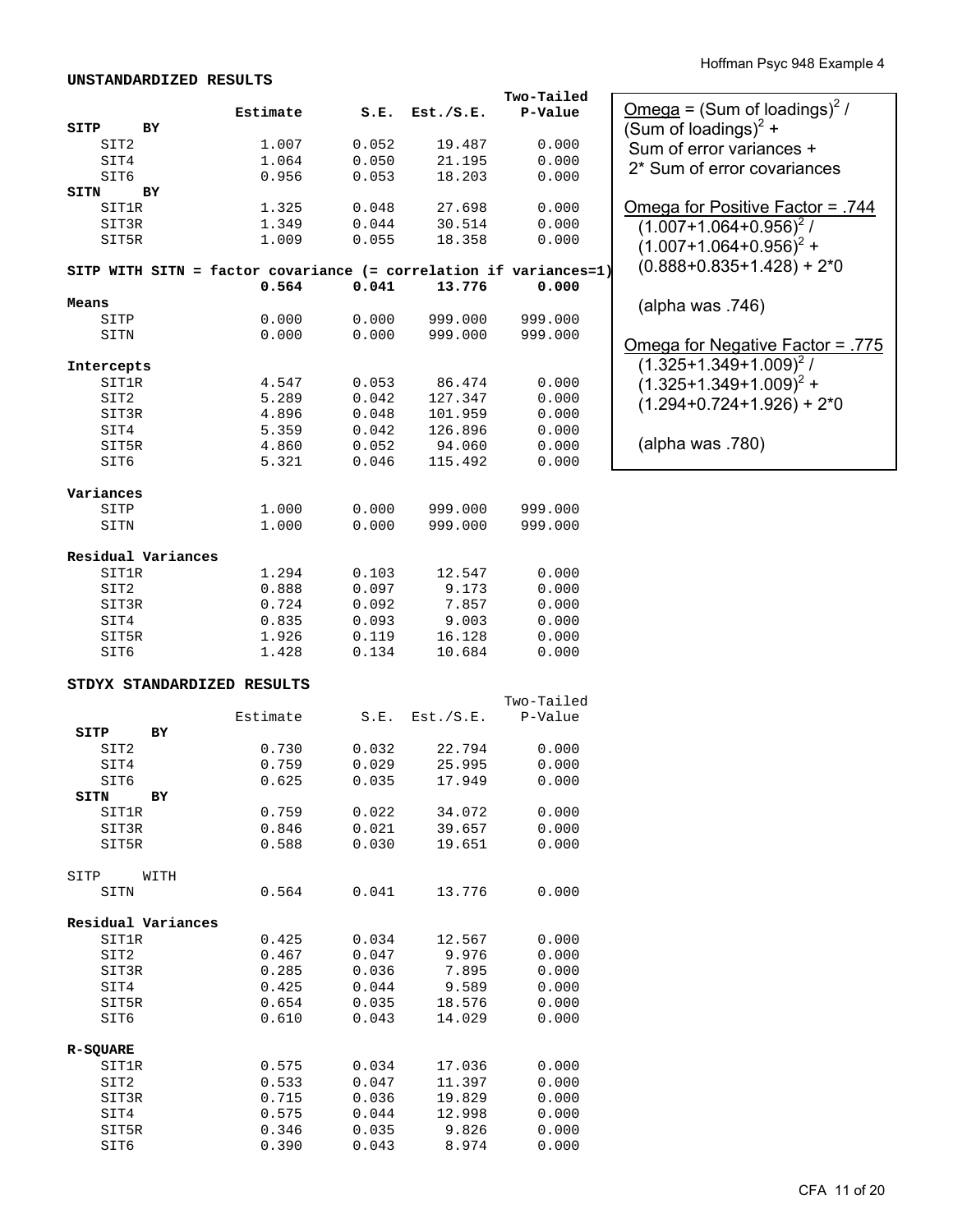**Wouldn't it be nice if Mplus would compute Omegas for you? It can, if you (a) label the parameters it needs to do the math, and (b) create new terms for the Omega estimates via MODEL CONSTRAINT:** 

**Model 4. Fully Z-Scored, 2-Factor Model again, now with parameter labels** 

```
! Model 4 -- Fully Z-Scored 2-Factor Model 
 SitP BY Sit2* Sit4* Sit6* (L1-L3); ! SitP loadings (all free) 
 SitN BY Sit1r* Sit3r* Sit5r* (L4-L6); ! SitN loadings (all free)
 [Sit2* Sit4* Sit6*]; ! SitP intercepts (all free) 
 [Sit1r* Sit3r* Sit5r*]; ! SitN intercepts (all free) 
 Sit2* Sit4* Sit6* (E1-E3); ! SitP residual variances (all free)
 Sit1r* Sit3r* Sit5r* (E4-E6); ! SitN residual variances (all free)
SitP@1; SitN@1; The state of the state of the state of the state of the state of the state of the state of the state of the state of the state of the state of the state of the state of the state of the state of the state
    SitP WITH SitN*; The subset of the set of the set of the set of the set of the set of the set of the set of the set of the set of the set of the set of the set of the set of the set of the set of the set of the set of th
     [SitP@0 SitN@0]; ! Factor means (fixed=0) 
MODEL CONSTRAINT: ! Calculate omega model-based reliability per factor
     NEW(OmegaP OmegaN); 
     OmegaP = ((L1+L2+L3)**2) / (((L1+L2+L3)**2) + (E1+E2+E3));
```
 **OmegaN = ((L4+L5+L6)\*\*2) / (((L4+L5+L6)\*\*2) + (E4+E5+E6));** 

**Output now provided in unstandardized solution:** 

| New/Additional Parameters |       |       |        |       |
|---------------------------|-------|-------|--------|-------|
| OMEGAP                    | 0.744 | 0.020 | 37.956 | 0.000 |
| <b>OMEGAN</b>             | 0.775 | 0.014 | 56.803 | 0.000 |

**Any more local fit problems? Let's see…** 

|                  | Residuals of covariance matrix (so unstandardized estimate of how far off each covariance is): |          |          |          |       |       |
|------------------|------------------------------------------------------------------------------------------------|----------|----------|----------|-------|-------|
|                  | SIT1R                                                                                          | SIT2     | SIT3R    | SIT4     | SIT5R | SIT6  |
| SIT1R            | 0.000                                                                                          |          |          |          |       |       |
| SIT <sub>2</sub> | $-0.176$                                                                                       | 0.000    |          |          |       |       |
| SIT3R            | 0.016                                                                                          | $-0.069$ | 0.000    |          |       |       |
| SIT4             | $-0.062$                                                                                       | 0.031    | 0.015    | 0.000    |       |       |
| SIT5R            | 0.021                                                                                          | 0.030    | $-0.042$ | 0.089    | 0.000 |       |
| SIT6             | 0.080                                                                                          | 0.003    | 0.140    | $-0.055$ | 0.254 | 0.000 |
|                  | "Normalized" residuals (z-like statistic for how far off each covariance is):                  |          |          |          |       |       |
|                  | SIT1R                                                                                          | SIT2     | SIT3R    | SIT4     | SIT5R | SIT6  |
| SIT1R            | 0.000                                                                                          |          |          |          |       |       |
| SIT <sub>2</sub> | $-2.125$                                                                                       | 0.000    |          |          |       |       |
| SIT3R            | 0.172                                                                                          | $-0.896$ | 0.000    |          |       |       |
| SIT4             | $-0.768$                                                                                       | 0.370    | 0.192    | 0.000    |       |       |
| SIT5R            | 0.212                                                                                          | 0.382    | $-0.464$ | 1.128    | 0.000 |       |
| SIT6             | 0.869                                                                                          | 0.031    | 1.658    | $-0.676$ | 2.847 | 0.000 |

#### **Any suggested voo-doo? (only available when not using MODEL CONSTRAINT, though)**

| MODEL MODIFICATION INDICES<br>Minimum M.I. value for printing the modification index 6.635 |           |                 |                 |                 |                                     |  |  |
|--------------------------------------------------------------------------------------------|-----------|-----------------|-----------------|-----------------|-------------------------------------|--|--|
|                                                                                            |           |                 |                 |                 | M.I. E.P.C. Std E.P.C. StdYX E.P.C. |  |  |
| BY Statements - these are cross-loadings                                                   |           |                 |                 |                 |                                     |  |  |
| SITN                                                                                       | BY SIT2   | $9.775 - 0.224$ |                 | $-0.224$        | $-0.162$                            |  |  |
| SITN                                                                                       | BY SIT6   | 10.828 0.245    |                 | 0.245           | 0.160                               |  |  |
| WITH Statements - these are error covariances                                              |           |                 |                 |                 |                                     |  |  |
| SIT4                                                                                       | WITH SIT2 | 10.830          |                 | $0.332$ $0.332$ | 0.386                               |  |  |
| SIT6                                                                                       | WITH SIT4 |                 | $9.773 - 0.273$ | $-0.273$        | $-0.250$                            |  |  |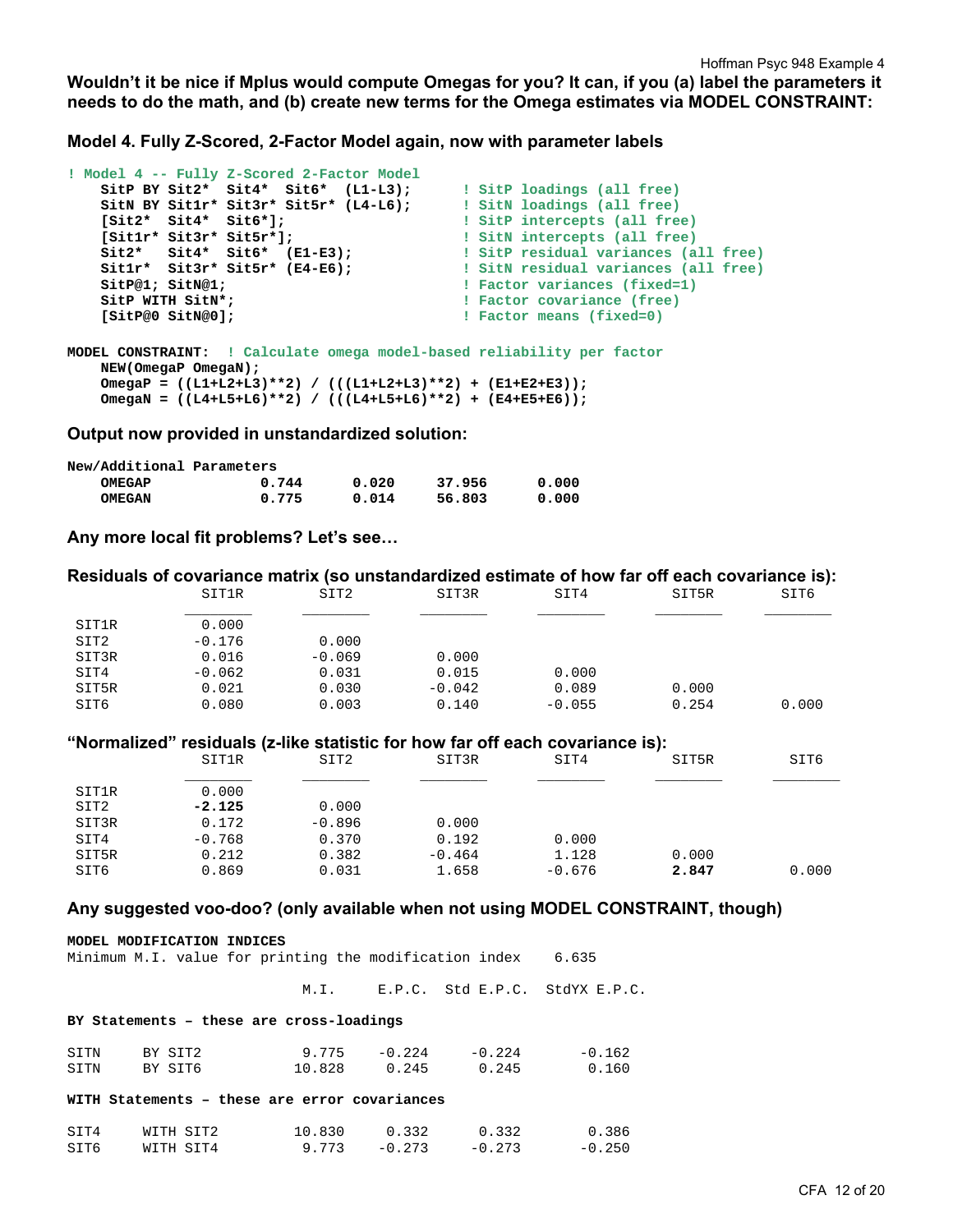## **Because we have no real theoretical or defendable reason to fit any of these suggested parameters, we will not add any new parameters. This will be about as good as it gets.**

## **Let's examine the estimated distribution of the factor scores for each factor:**

| SUMMARY OF FACTOR SCORES<br>INFORMATION (COMPLETE-DATA PATTERN)<br>FACTOR SCORE<br>FACTOR DETERMINACIES<br>0.882<br>SITP<br>0.908<br>SITN |                                                                             |         |         | The factor determinacy, the correlation<br>between the estimated and true factor<br>scores, is .882 for the positive factor<br>and .908 for the negative factor. |                                                                          |  |
|-------------------------------------------------------------------------------------------------------------------------------------------|-----------------------------------------------------------------------------|---------|---------|------------------------------------------------------------------------------------------------------------------------------------------------------------------|--------------------------------------------------------------------------|--|
|                                                                                                                                           | SAMPLE STATISTICS FOR ESTIMATED FACTOR SCORES<br>SAMPLE STATISTICS<br>Means |         |         |                                                                                                                                                                  | Positive factor score $SE = 0.472$<br>Negative factor score $SE = 0.418$ |  |
|                                                                                                                                           | SITP                                                                        | SITP SE | SITN    | SITN SE                                                                                                                                                          |                                                                          |  |
| 1                                                                                                                                         | 0.000<br>Covariances                                                        | 0.472   | 0.000   | 0.418                                                                                                                                                            |                                                                          |  |
|                                                                                                                                           | SITP                                                                        | SITP SE | SITN    | SITN SE                                                                                                                                                          |                                                                          |  |
| SITP                                                                                                                                      | 0.777                                                                       |         |         |                                                                                                                                                                  |                                                                          |  |
| SITP SE                                                                                                                                   | 0.000                                                                       | 0.000   |         |                                                                                                                                                                  |                                                                          |  |
| SITN                                                                                                                                      | 0.533                                                                       | 0.000   | 0.825   |                                                                                                                                                                  |                                                                          |  |
| SITN SE                                                                                                                                   | 0.000                                                                       | 0.000   | 0.000   | 0.000                                                                                                                                                            |                                                                          |  |
|                                                                                                                                           | Correlations                                                                |         |         |                                                                                                                                                                  |                                                                          |  |
|                                                                                                                                           | SITP                                                                        | SITP SE | SITN    | SITN SE                                                                                                                                                          | Although the correlation between<br>the factors was originally .56,      |  |
| SITP                                                                                                                                      | 1,000                                                                       |         |         |                                                                                                                                                                  |                                                                          |  |
| SITP SE                                                                                                                                   | 999.000                                                                     | 1,000   |         |                                                                                                                                                                  | the correlation between the                                              |  |
| SITN                                                                                                                                      | 0.665                                                                       | 999.000 | 1,000   |                                                                                                                                                                  | estimated factor scores is .67                                           |  |
| SITN SE                                                                                                                                   | 999.000                                                                     | 999.000 | 999.000 | 1,000                                                                                                                                                            | instead due to shrinkage.                                                |  |



The positive factor scores have an estimated mean of 0 with a variance of 0.78 instead of 1.00.

The SE for each person's factor score is .472. Treating factor scores as observed variables is like saying  $SE = 0$ .

Positive factor score = Score ± 2\*.472 = Score ± .944

The negative factor scores have an estimated mean of 0 with a variance of 0.825 instead of 1.00.

The SE for each person's factor score is .418, so ± .836.

The negative factor scores retain more variance (and have a smaller SE) because there is more information in them, due to higher factor loadings (greater reliability) of their items.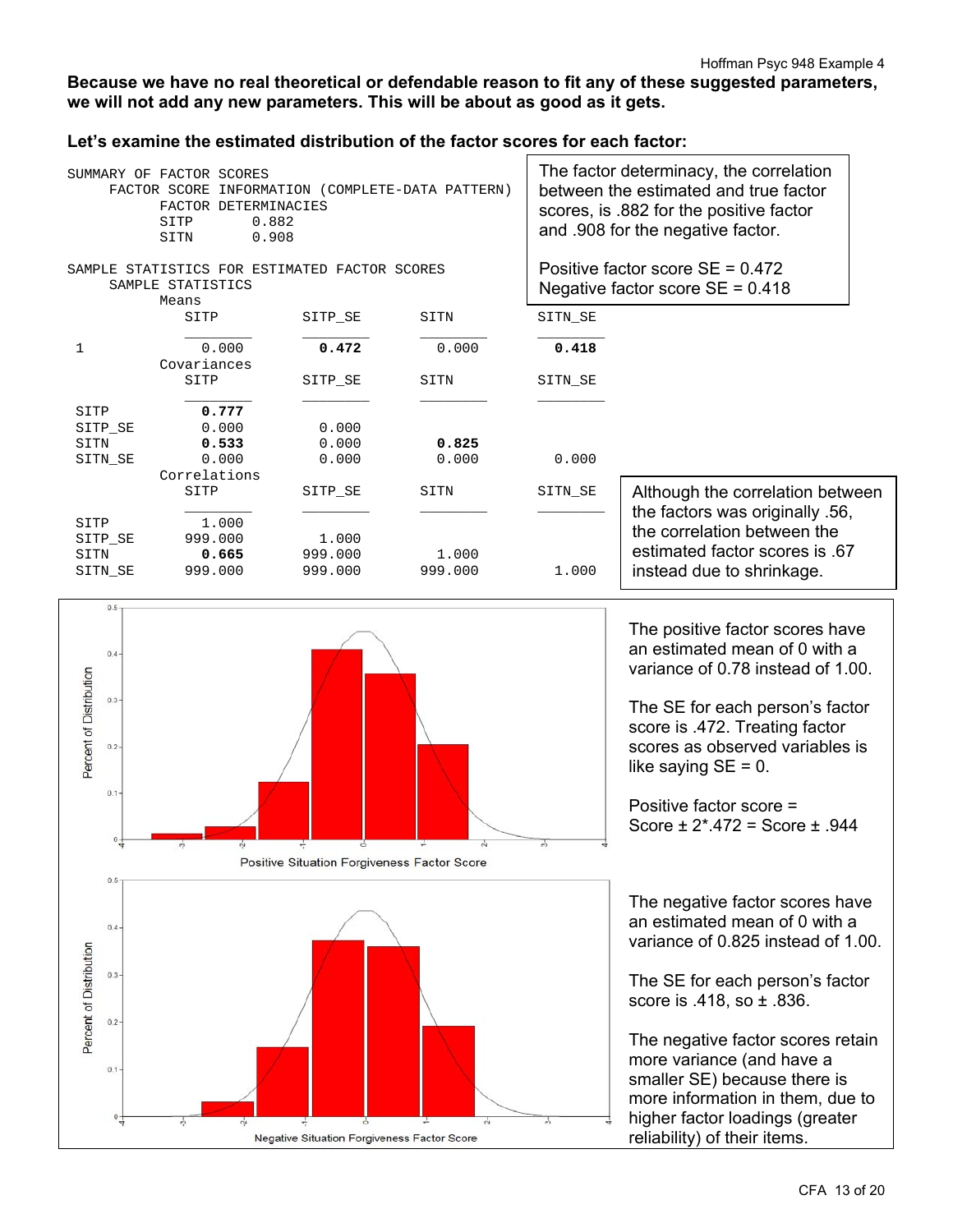# **Model-predicted item responses by factor scores with dashed lines for floor and ceiling effects:**







There are problems with either of these observed variable approaches: The **mean of the items** appears to have less variability (i.e., fewer possible scores) and assumes that all items should be weighted equally and have no error. The **estimated factor scores** do not have the same properties as estimated for the factor in the model (i.e., less variance for each factor, higher correlation among the factors).

**What to do instead of either of these? Stay tuned for how to use plausible values.**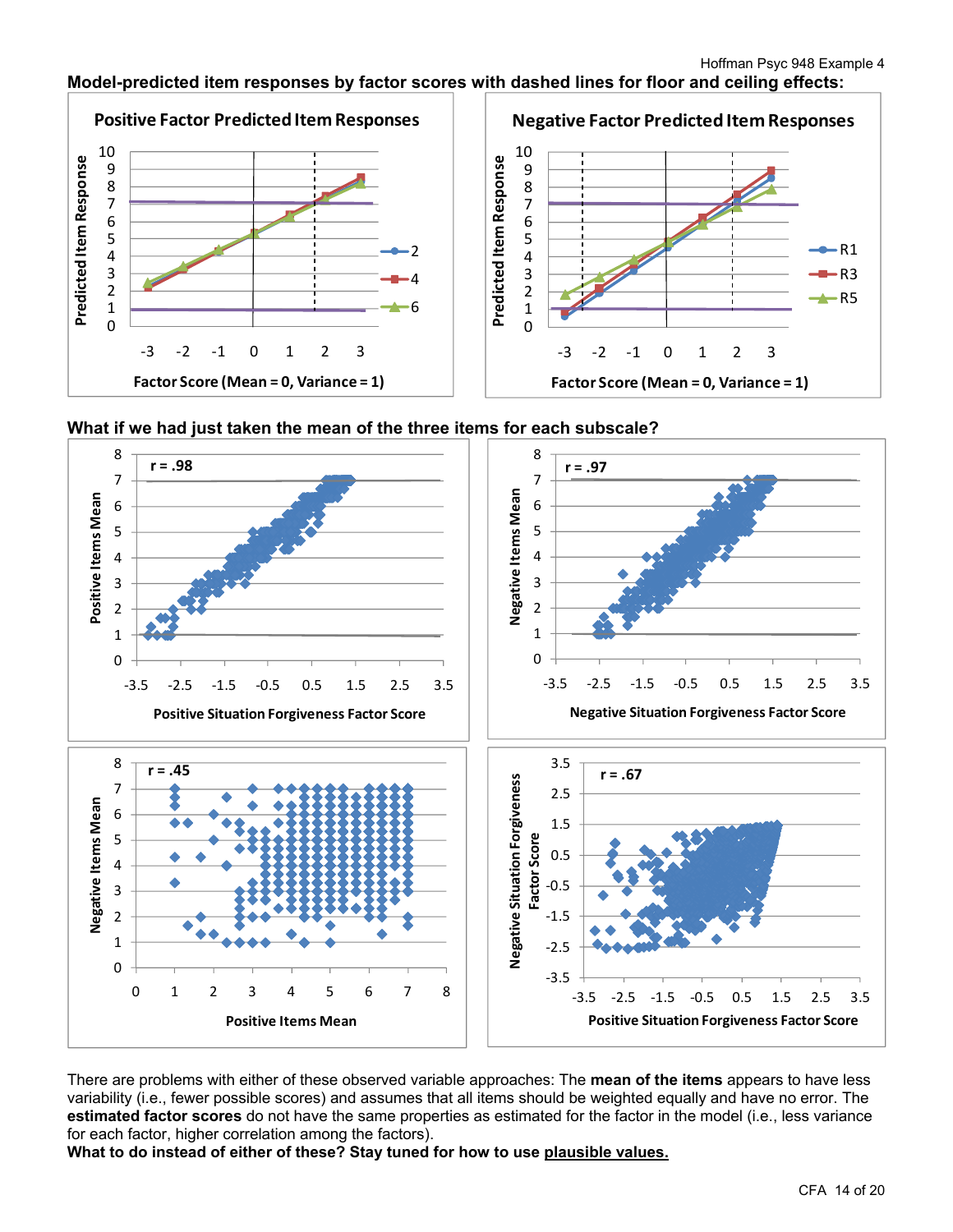### **Another example: Formal Tests of CTT Assumptions**

We will test the CTT assumption of tau-equivalence (equal factor loadings), one factor at a time. If those hold, we can then test the assumption of parallel items (equal error variances, too).

First, tau-equivalence of the negative factor only:

```
! Model 5 -- Tau-Equivalent Negative Items Only 2-Factor Model 
    SitP BY Sit2* Sit4* Sit6*; ! SitP loadings (all free)
 SitN BY Sit1r* Sit3r* Sit5r* (NegLoad); ! SitN loadings (all held equal)
 [Sit2* Sit4* Sit6*]; ! SitP intercepts (all free)
 [Sit1r* Sit3r* Sit5r*]; ! SitN intercepts (all free) 
 Sit2* Sit4* Sit6*; ! SitP residual variances (all free)
Sit1r* Sit3r* Sit5r*;                             ! SitN residual variances (all free)
SitP@1; SitN@1; Constant Constant Constant Constant Constant Constant Constant Constant Constant Constant Constant Constant Constant Constant Constant Constant Constant Constant Constant Constant Constant Constant Const
SitP WITH SitN*; \qquad \qquad ! Factor covariance (free)
 [SitP@0 SitN@0]; ! Factor means (fixed=0)
```
UNSTANDARDIZED MODEL RESULTS

|       |                    |          |       |           | Two-Tailed |
|-------|--------------------|----------|-------|-----------|------------|
|       |                    | Estimate | S.E.  | Est./S.E. | P-Value    |
| SITP  | <b>BY</b>          |          |       |           |            |
| SIT2  |                    | 1.007    | 0.052 | 19.491    | 0.000      |
| SIT4  |                    | 1.063    | 0.050 | 21.202    | 0.000      |
| SIT6  |                    | 0.957    | 0.052 | 18.257    | 0.000      |
| SITN  | <b>BY</b>          |          |       |           |            |
| SIT1R |                    | 1.254    | 0.032 | 38.957    | 0.000      |
| SIT3R |                    | 1.254    | 0.032 | 38.957    | 0.000      |
| SIT5R |                    | 1.254    | 0.032 | 38.957    | 0.000      |
| SITP  | WITH               |          |       |           |            |
| SITN  |                    | 0.575    | 0.041 | 13.855    | 0.000      |
|       | Residual Variances |          |       |           |            |
| SIT1R |                    | 1.335    | 0.083 | 16.150    | 0.000      |
| SIT2  |                    | 0.889    | 0.096 | 9.217     | 0.000      |
| SIT3R |                    | 0.857    | 0.069 | 12.337    | 0.000      |
| SIT4  |                    | 0.837    | 0.092 | 9.045     | 0.000      |
| SIT5R |                    | 1.806    | 0.115 | 15.716    | 0.000      |
| SIT6  |                    | 1.425    | 0.134 | 10.630    | 0.000      |

#### STANDARDIZED STYDX MODEL RESULTS

|                    |       |           | Two-Tailed |
|--------------------|-------|-----------|------------|
| Estimate           | S.E.  | Est./S.E. | P-Value    |
|                    |       |           |            |
| 0.730              | 0.032 | 22.840    | 0.000      |
| 0.758              | 0.029 | 26.037    | 0.000      |
| 0.626              | 0.035 | 17.958    | 0.000      |
| ВY                 |       |           |            |
| 0.735              | 0.016 | 46.189    | 0.000      |
| 0.805              | 0.016 | 50.774    | 0.000      |
| 0.682              | 0.015 | 45.076    | 0.000      |
| Residual Variances |       |           |            |
| 0.459              | 0.023 | 19.604    | 0.000      |
| 0.467              | 0.047 | 10.017    | 0.000      |
| 0.353              | 0.025 | 13.835    | 0.000      |
| 0.425              | 0.044 | 9.633     | 0.000      |
| 0.535              | 0.021 | 25.887    | 0.000      |
| 0.609              | 0.044 | 13.969    | 0.000      |
|                    |       |           |            |

Why are the standardized factor loadings for the negative factor not held equal like the unstandardized loadings are?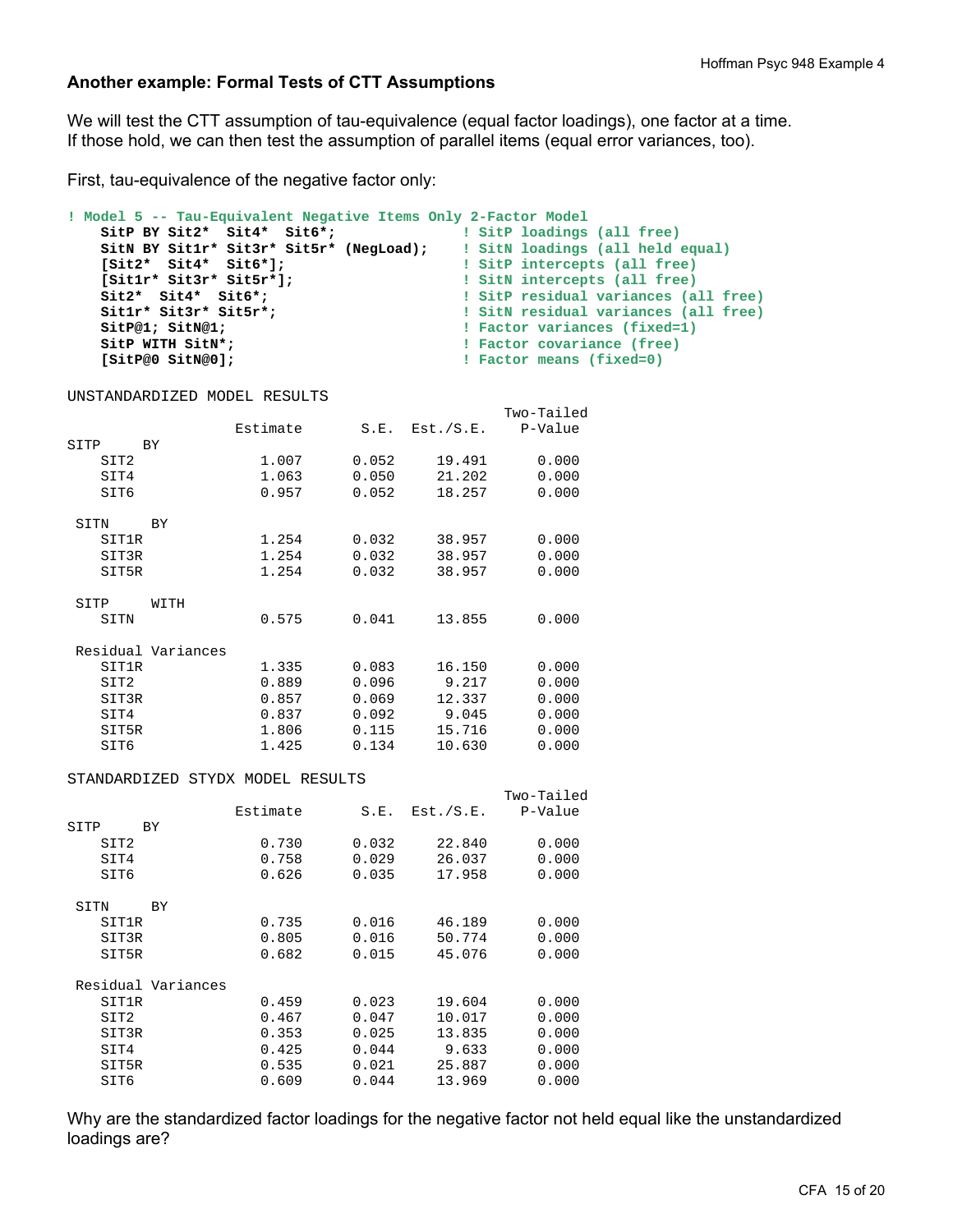| Fit of previous 2-factor model:                                                                                                                                     | Fit of tau-equivalent negative items 2-factor model:                                                                                                                         |  |  |
|---------------------------------------------------------------------------------------------------------------------------------------------------------------------|------------------------------------------------------------------------------------------------------------------------------------------------------------------------------|--|--|
| 19                                                                                                                                                                  | 17                                                                                                                                                                           |  |  |
| Number of Free Parameters                                                                                                                                           | Number of Free Parameters                                                                                                                                                    |  |  |
| Loglikelihood<br>HO Value<br>-11340.140<br>HO Scaling Correction Factor 1.4017<br>for MLR<br>H1 Value - 11322.435<br>H1 Scaling Correction Factor 1.4073<br>for MLR | Loglikelihood<br>$-11357.612$<br>HO Value<br>HO Scaling Correction Factor 1.4474<br>for MLR<br>H1 Value<br>$-11322.435$<br>H1 Scaling Correction Factor<br>1.4073<br>for MLR |  |  |
| RMSEA (Root Mean Square Error Of Approximation)                                                                                                                     | RMSEA (Root Mean Square Error Of Approximation)                                                                                                                              |  |  |
| 0.044                                                                                                                                                               | 0.062                                                                                                                                                                        |  |  |
| Estimate                                                                                                                                                            | Estimate                                                                                                                                                                     |  |  |
| 90 Percent C.I. 0.025 0.064                                                                                                                                         | 90 Percent C.I. 0.046 0.079                                                                                                                                                  |  |  |
| Probability RMSEA <= .05                                                                                                                                            | Probability RMSEA <= .05                                                                                                                                                     |  |  |
| 0.667                                                                                                                                                               | 0.102                                                                                                                                                                        |  |  |
| CFI/TLI                                                                                                                                                             | CFI/TLI                                                                                                                                                                      |  |  |
| 0.985                                                                                                                                                               | 0.962                                                                                                                                                                        |  |  |
| <b>CFI</b>                                                                                                                                                          | CFI                                                                                                                                                                          |  |  |
| 0.972                                                                                                                                                               | 0.943                                                                                                                                                                        |  |  |
| TLI                                                                                                                                                                 | TLI                                                                                                                                                                          |  |  |

Does the assumption of tau-equivalence hold for the negative items? How do we know?

**Second, tau-equivalence of the factor loadings for the positive factor only:** 

```
! Model 6 -- Tau-Equivalent Positive Items Only 2-Factor Model 
     SitP BY Sit2* Sit4* Sit6* (PosLoad); ! SitP loadings (all held equal)
    SitN BY Sit1r* Sit3r* Sit5r*; 1 SitN loadings (all free)
     [Sit2* Sit4* Sit6*]; ! SitP intercepts (all free)
                                                 ! SitN intercepts (all free)
    Sit2* Sit4* Sit6*;                             ! SitP residual variances (all free)<br>
Sit1r* Sit3r* Sit5r*;                         ! SitN residual variances (all free)
                                                 ! SitN residual variances (all free)
    SitP@1; SitN@1; \qquad \qquad Pactor variances (fixed=1)<br>
SitP WITH SitN*; \qquad \qquad Pactor covariance (free)
    SitP WITH SitN*;<br>
SitP@0 SitN@0]; Tactor means (fixed=0)
                                                 ! Factor means (fixed=0)
Number of Free Parameters 17
Loglikelihood<br>H0 Value
                                   -11341.773 H0 Scaling Correction Factor 1.4187 
    for MLR<br>H1 Value
                                   -11322.435 H1 Scaling Correction Factor 1.4073 
           for MLR 
RMSEA (Root Mean Square Error Of Approximation) 
    Estimate 0.040<br>90 Percent C.I. 0.023 0.058
    90 Percent C.I.
    Probability RMSEA <= .05 0.797
CFI/TLI 
                                         0.984<br>0.976TLI 0.976
                                                      Does the assumption of tau-equivalence hold 
                                                      for the positive items? How do we know?
```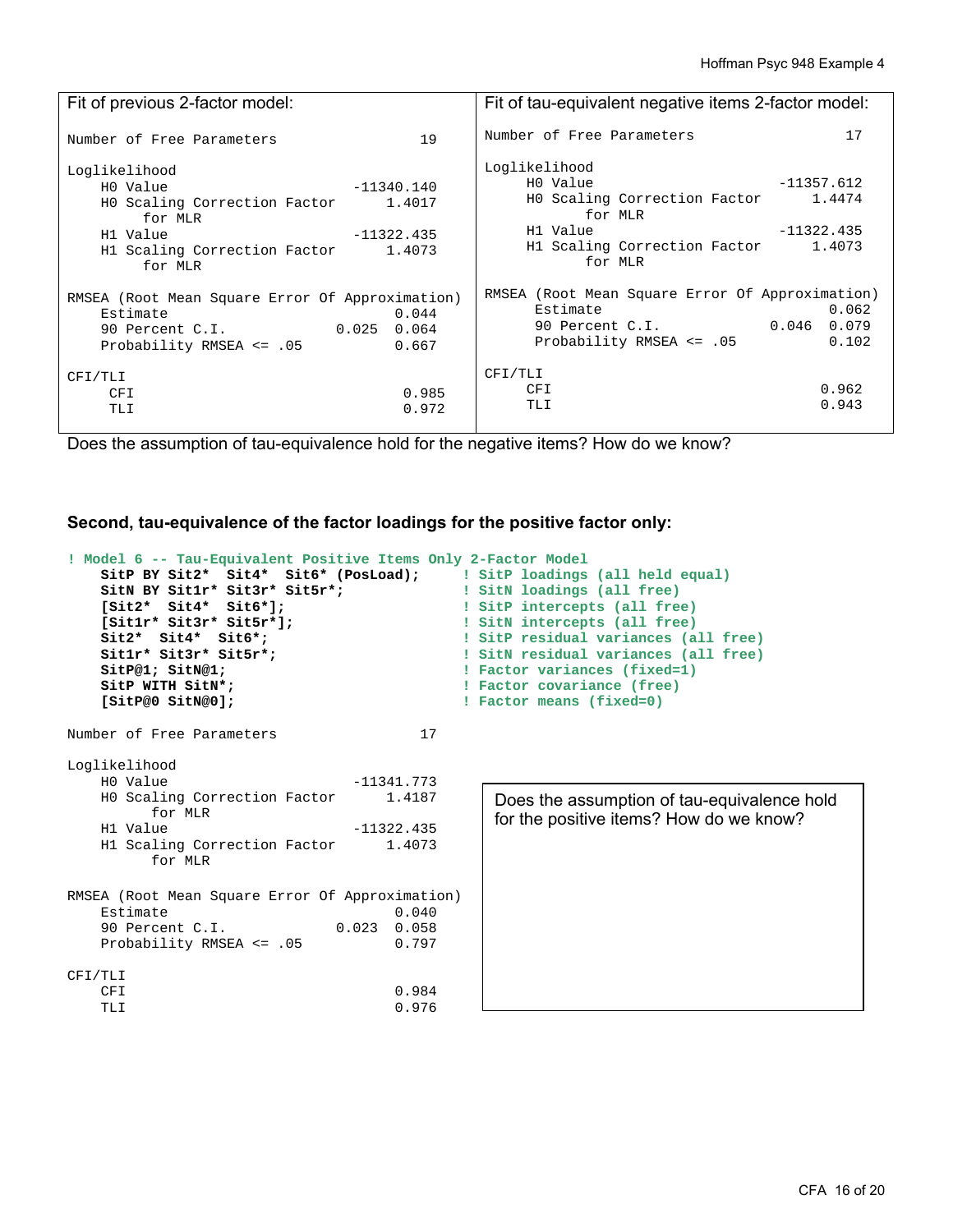|              |                    |                                  |       |           | Two-Tailed |
|--------------|--------------------|----------------------------------|-------|-----------|------------|
|              |                    | Estimate                         | S.E.  | Est./S.E. | P-Value    |
| SITP         | BY                 |                                  |       |           |            |
| SIT2         |                    | 1.014                            | 0.036 | 28.389    | 0.000      |
| SIT4         |                    | 1.014                            | 0.036 | 28.389    | 0.000      |
| SIT6         |                    | 1.014                            | 0.036 | 28.389    | 0.000      |
|              |                    |                                  |       |           |            |
| SITN         | BY                 |                                  |       |           |            |
| SIT1R        |                    | 1.325                            | 0.048 | 27.727    | 0.000      |
| SIT3R        |                    | 1.349                            | 0.044 | 30.531    | 0.000      |
| SIT5R        |                    | 1.010                            | 0.055 | 18.370    | 0.000      |
|              |                    |                                  |       |           |            |
| SITP         | WITH               |                                  |       |           |            |
| SITN         |                    | 0.567                            | 0.040 | 14.131    | 0.000      |
|              |                    |                                  |       |           |            |
|              | Residual Variances |                                  |       |           |            |
| SIT1R        |                    | 1.295                            | 0.103 | 12.580    | 0.000      |
| SIT2         |                    | 0.881                            | 0.083 | 10.587    | 0.000      |
| SIT3R        |                    | 0.725                            | 0.092 | 7.873     | 0.000      |
| SIT4         |                    | 0.886                            | 0.075 | 11.767    | 0.000      |
| SIT5R        |                    | 1.925                            | 0.119 | 16.117    | 0.000      |
| SIT6         |                    | 1.384                            | 0.118 | 11.737    | 0.000      |
|              |                    |                                  |       |           |            |
|              |                    | STANDARDIZED STDYX MODEL RESULTS |       |           |            |
|              |                    |                                  |       |           | Two-Tailed |
|              |                    | Estimate                         | S.E.  | Est./S.E. | P-Value    |
| SITP         | BY                 |                                  |       |           |            |
| SIT2         |                    | 0.734                            | 0.023 | 32.593    | 0.000      |
| SIT4         |                    | 0.733                            | 0.021 | 35.611    | 0.000      |
| SIT6         |                    | 0.653                            | 0.022 | 29.743    | 0.000      |
|              |                    |                                  |       |           |            |
| SITN         | BY                 |                                  |       |           |            |
| <b>SIT1R</b> |                    | 0.759                            | 0.022 | 34.139    | 0.000      |
| SIT3R        |                    | 0.846                            | 0.021 | 39.706    | 0.000      |
| SIT5R        |                    | 0.588                            | 0.030 | 19.663    | 0.000      |
|              |                    |                                  |       |           |            |
|              | WITH               |                                  |       |           |            |
| SITP         |                    | 0.567                            | 0.040 | 14.131    | 0.000      |
| SITN         |                    |                                  |       |           |            |
|              | Residual Variances |                                  |       |           |            |
| SIT1R        |                    | 0.425                            | 0.034 | 12.598    | 0.000      |
|              |                    |                                  |       |           |            |
| SIT2         |                    | 0.461                            | 0.033 | 13.965    | 0.000      |
| SIT3R        |                    | 0.285                            | 0.036 | 7.910     | 0.000      |
| SIT4         |                    | 0.463                            | 0.030 | 15.350    | 0.000      |
| SIT5R        |                    | 0.654                            | 0.035 | 18.562    | 0.000      |
| SIT6         |                    | 0.574                            | 0.029 | 20.019    | 0.000      |

**Given that tau-equivalence held for the positive factor, we can also test the assumption of parallel items as equal residual variances (in addition to equal factor loadings):** 

| ! Model 7 -- Parallel Items on Positive Only 2-Factor Model              |                                                        |
|--------------------------------------------------------------------------|--------------------------------------------------------|
| SitP BY Sit2* Sit4* Sit6* (PosLoad);    ! SitP loadings (all held equal) |                                                        |
| SitN BY Sit1r* Sit3r* Sit5r*;                                            | ! SitN loadings (all free)                             |
| $[sit2* sit4* sit6*];$                                                   | ! SitP intercepts (all free)                           |
| $[sitt1r* sit3r* sit5r*];$                                               | ! SitN intercepts (all free)                           |
| $\texttt{Sit2*}$ $\texttt{Sit4*}$ $\texttt{Sit6*}$                       | (PosError); ! SitP residual variances (all held equal) |
| Sitlr* Sit3r* Sit5r*;                                                    | ! SitN residual variances (all free)                   |
| SitP@1; SitN@1;                                                          | ! Factor variances (fixed=1)                           |
| SitP WITH SitN*;                                                         | ! Factor covariance (free)                             |
| [SitP@0 SitN@0];                                                         | ! Factor means (fixed=0)                               |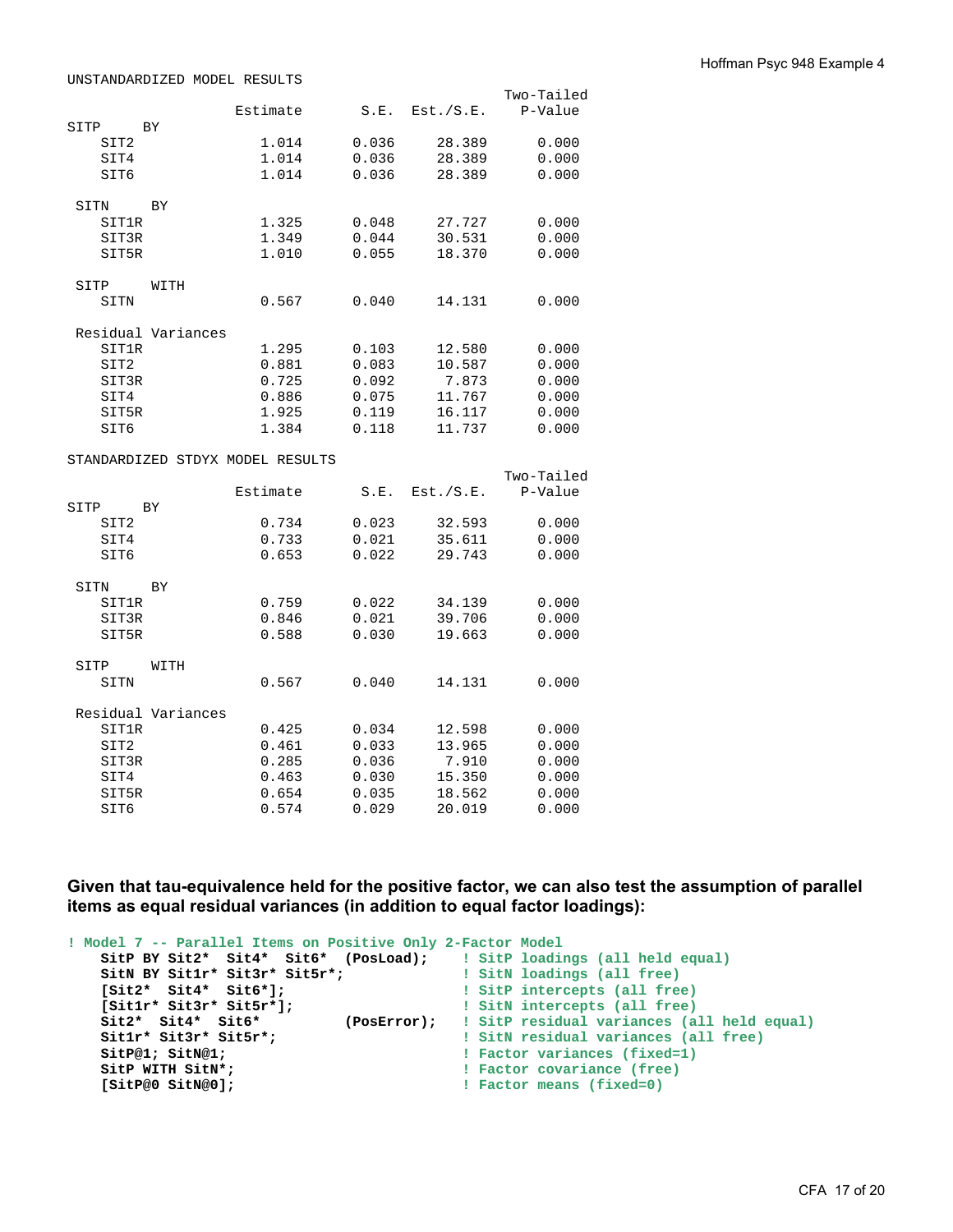Number of Free Parameters 15

| $-11361.960$<br>1.3443 | Does the assump<br>the positive items                                                                                                    |
|------------------------|------------------------------------------------------------------------------------------------------------------------------------------|
| $-11322.435$           |                                                                                                                                          |
|                        |                                                                                                                                          |
|                        |                                                                                                                                          |
| $0.041$ 0.072          |                                                                                                                                          |
| 0.244                  |                                                                                                                                          |
|                        |                                                                                                                                          |
| 0.963                  |                                                                                                                                          |
|                        |                                                                                                                                          |
|                        | HO Scaling Correction Factor<br>H1 Scaling Correction Factor 1.4073<br>RMSEA (Root Mean Square Error Of Approximation)<br>0.056<br>0.954 |

#### **UNSTANDARDIZED MODEL RESULTS**

|                  |                    | Estimate                         | S.E.  | Est./S.E. | Two-Tailed<br>P-Value |
|------------------|--------------------|----------------------------------|-------|-----------|-----------------------|
|                  |                    |                                  |       |           |                       |
| SITP<br>SIT2     | BY                 | 1.005                            | 0.035 | 28.455    | 0.000                 |
| SIT4             |                    | 1.005                            | 0.035 | 28.455    | 0.000                 |
| SIT6             |                    | 1.005                            | 0.035 | 28.455    | 0.000                 |
|                  |                    |                                  |       |           |                       |
| SITN             | <b>BY</b>          |                                  |       |           |                       |
| <b>SIT1R</b>     |                    | 1.325                            | 0.048 | 27.816    | 0.000                 |
| SIT3R            |                    | 1.347                            | 0.044 | 30.623    | 0.000                 |
| SIT5R            |                    | 1.011                            | 0.055 | 18.408    | 0.000                 |
| SITP             | WITH               |                                  |       |           |                       |
| SITN             |                    | 0.581                            | 0.040 | 14.581    | 0.000                 |
|                  | Residual Variances |                                  |       |           |                       |
| SIT1R            |                    | 1.294                            | 0.102 | 12.645    | 0.000                 |
| SIT <sub>2</sub> |                    | 1.060                            | 0.061 | 17.452    | 0.000                 |
| SIT3R            |                    | 0.728                            | 0.091 | 7.992     | 0.000                 |
| SIT4             |                    | 1.060                            | 0.061 | 17.452    | 0.000                 |
| SIT5R            |                    | 1.922                            | 0.119 | 16.095    | 0.000                 |
| SIT6             |                    | 1.060                            | 0.061 | 17.452    | 0.000                 |
|                  |                    | STANDARDIZED STDYX MODEL RESULTS |       |           |                       |
| SITP             | BY                 |                                  |       |           |                       |
| SIT2             |                    | 0.698                            | 0.019 | 37.365    | 0.000                 |
| SIT4             |                    | 0.698                            | 0.019 | 37.365    | 0.000                 |
| SIT6             |                    | 0.698                            | 0.019 | 37.365    | 0.000                 |
|                  |                    |                                  |       |           |                       |
| SITN             | BY                 |                                  |       |           |                       |
| SIT1R            |                    | 0.759                            | 0.022 | 34.339    | 0.000                 |
| SIT3R            |                    | 0.845                            | 0.021 | 40.011    | 0.000                 |
| SIT5R            |                    | 0.589                            | 0.030 | 19.713    | 0.000                 |
| SITP             | WITH               |                                  |       |           |                       |
| SITN             |                    | 0.581                            | 0.040 | 14.581    | 0.000                 |
|                  | Residual Variances |                                  |       |           |                       |
| SIT1R            |                    | 0.424                            | 0.034 | 12.652    | 0.000                 |
| SIT2             |                    | 0.512                            | 0.026 | 19.616    | 0.000                 |

 SIT3R 0.286 0.036 8.024 0.000 SIT4 0.512 0.026 19.616 0.000 SIT5R 0.653 0.035 18.520 0.000 SIT6 0.512 0.026 19.616 0.000

| Does the assumption of parallel items hold for<br>the positive items? How do we know? |
|---------------------------------------------------------------------------------------|
|                                                                                       |
|                                                                                       |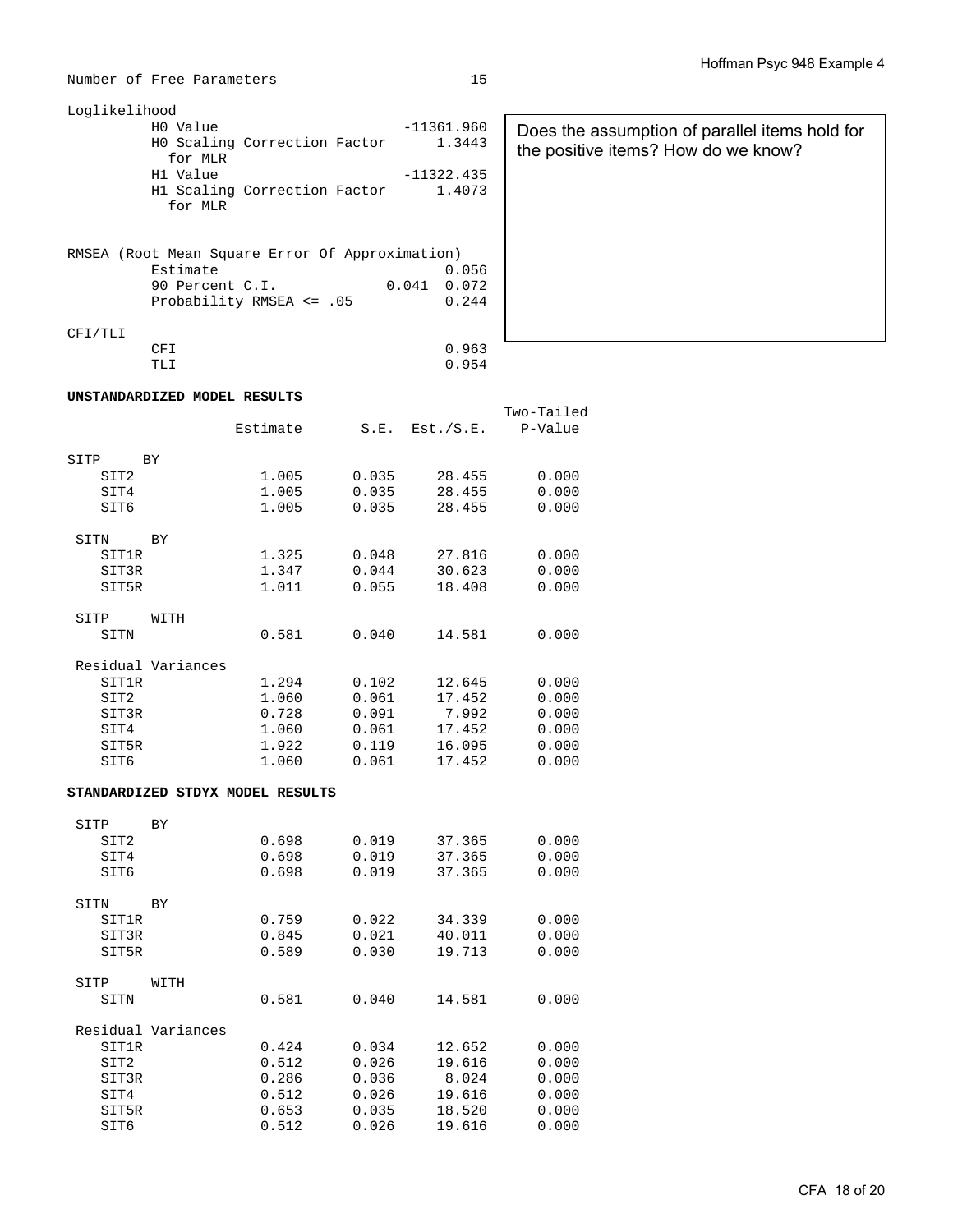### **Example write-up describing these analyses…**

*(Note: You may borrow the phrasing contained in this example to describe various aspects of your analyses, but your own results sections will not mimic this example exactly—they should be customized to describe the how and the why of what you did, specifically).* 

(Descriptive information for the sample and items would have already been given in the method section…)

The reliability and dimensionality of six items each assessing forgiveness of situations was assessed in a sample of 1,103 persons with a confirmatory factor analysis using robust maximum likelihood estimation (MLR) in Mplus v. 7.11 (Muthén & Muthén, 1998-2012). All models were identified by setting any latent factor means to 0 and latent factor variances to 1, such that all item intercepts, item factor loadings, and item residual variances were then estimated. The six items utilized a seven-point response scale, and three items were reverse-coded prior to analysis such that higher values then indicated greater levels of forgiveness of situations for all items. Model fit statistics reported in Table 1 include the obtained model  $\chi^2$ , its scaling factor (in which values different than 1.000 indicate deviations from normality), its degrees of freedom, and its *p*-value (in which non-significance is desirable for good fit), CFI, or Comparative Fit Index (in which values higher than .95 are desirable for good fit), and the RMSEA, or Root Mean Square Error of Approximation, point estimate and 90% confidence interval (in which values lower than .06 are desirable for good fit). As reported in Table 2, nested model comparisons were conducted using the rescaled −2ΔLL with degrees of freedom equal to the rescaled difference in the number of parameters between models (i.e., a rescaled likelihood ratio test). The specific models examined are described in detail below.

Although a one-factor model was initially posited to account for the pattern of covariance across these six items, it resulted in poor fit, as shown in Table 1. Although each item had a significant factor loading (with standardized loadings ranging from .509 to .778), a single latent factor did not adequately describe the pattern of relationship across these six items as initially hypothesized. Sources of local misfit were identified using the normalized residual covariance matrix, available via the RESIDUAL output option in Mplus, in which individual values were calculated as: (observed covariance – expected covariance) / SD(observed covariance). Relatively large positive residual covariances were observed among items 2, 4, and 6 (the positively-worded items), indicating that these items were more related than was predicted by the singlefactor model. Modification indices, available via the MODINDICES output option in Mplus, corroborated this pattern, further suggesting additional remaining relationships among the negatively-worded items as well.

The necessity of separate latent factors for the positively-worded and negatively-worded items was tested by specifying a two-factor model in which the positively-worded items 2, 4, and 6 indicated a *forgiveness* factor, and in which negatively-worded items 1, 3, and 5 indicated a *not unforgiveness* factor, and in which the two factors were allowed to correlate. The two-factor model fit was acceptable by every criterion except the significant  $\chi^2$ , likely due to the large sample. In addition, the two-factor model fit significantly better than the one-factor model, as reported in Table 2, indicating that the estimated correlation between the two factors of .564 was significantly less than 1.000. Thus, the six items appeared to measure two separate but related constructs. Further examination of local fit via normalized residual covariances and modification indices yielded no interpretable remaining relationships, and thus this two-factor model was retained.

Table 3 provides the estimates and their standard errors for the item factor loadings, intercepts, and residual variances from both the unstandardized and standardized solutions. All factor loadings and the factor covariance were statistically significant. As shown in Table 3, standardized loadings for the forgiveness factor items ranged from .625 to .759 (with R<sup>2</sup> values for the amount of item variance accounted for by the factor ranging from .390 to .575), and standardized loadings for the not unforgiveness factor ranged from .588 to .846 (with R<sup>2</sup> values of .346 to .715), suggesting the factor loadings were practically significant as well. Omega model-based reliability was calculated for each factor as described in Brown (2006) as the squared sum of the factor loadings divided by the squared sum of the factor loadings plus the sum of the error variances plus twice the sum of the error covariances (although no error covariances were included here). Omega was .744 for the forgiveness factor and .775 for the not unforgiveness factor, suggesting marginal reliability for both of the three-item scales.